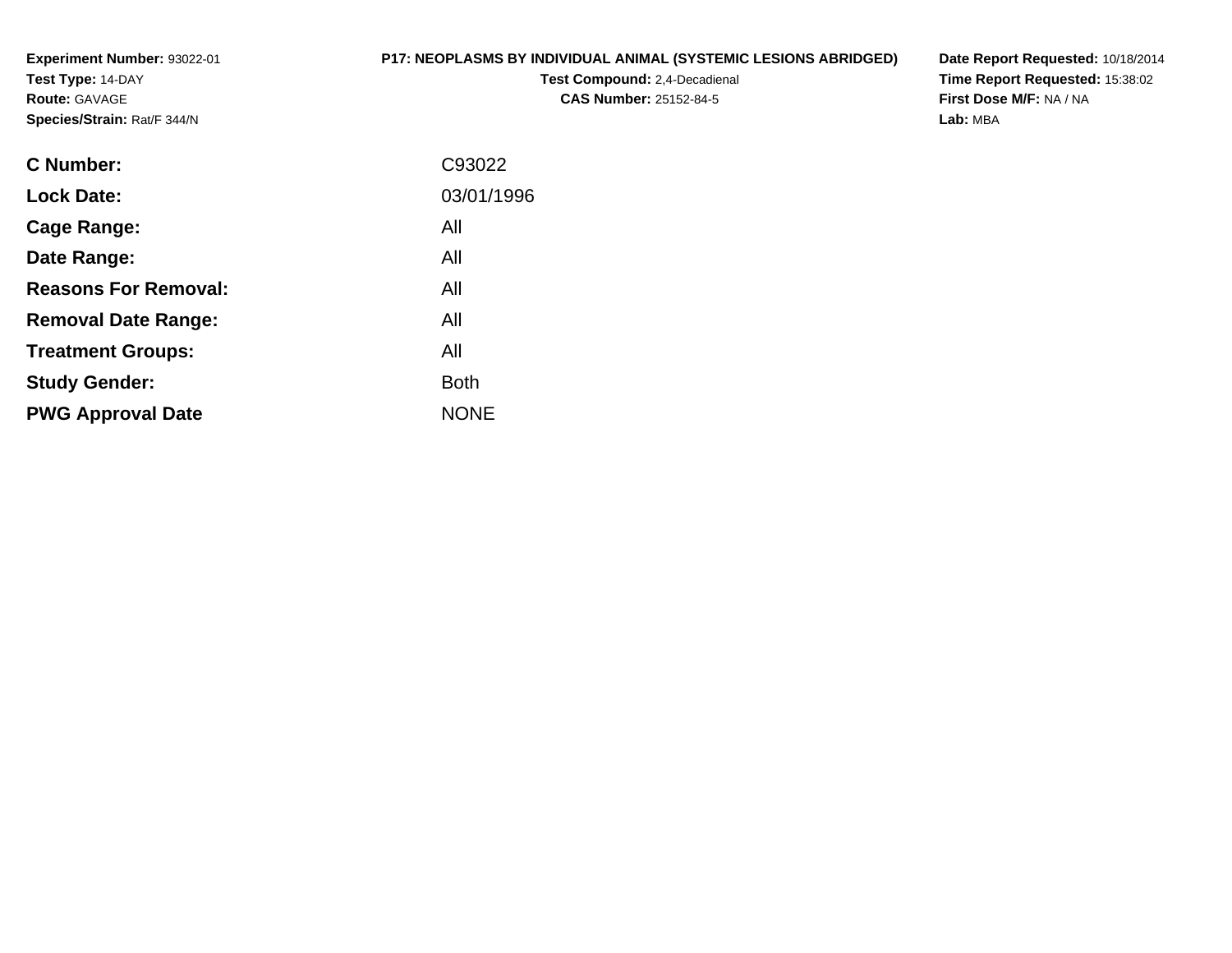**Test Type:** 14-DAY

**Route:** GAVAGE

**Species/Strain:** Rat/F 344/N

## **P17: NEOPLASMS BY INDIVIDUAL ANIMAL (SYSTEMIC LESIONS ABRIDGED)**

**Test Compound:** 2,4-Decadienal **CAS Number:** 25152-84-5

**Date Report Requested:** 10/18/2014**Time Report Requested:** 15:38:02**First Dose M/F:** NA / NA**Lab:** MBA

| DAY ON TEST      | 0<br>$\boldsymbol{\theta}$<br>1<br>$\overline{7}$             | 0<br>$\boldsymbol{\theta}$<br>$\boldsymbol{l}$<br>$\overline{7}$ | 0<br>$\boldsymbol{\theta}$<br>$\boldsymbol{l}$<br>$\overline{7}$ | 0<br>0<br>1                | 0<br>0<br>$\boldsymbol{l}$     |                                  |
|------------------|---------------------------------------------------------------|------------------------------------------------------------------|------------------------------------------------------------------|----------------------------|--------------------------------|----------------------------------|
| <b>ANIMAL ID</b> | $\mathbf 0$<br>$\mathbf 0$<br>$\mathbf 0$<br>$\mathbf 0$<br>1 | $\mathbf 0$<br>$\mathbf 0$<br>0<br>0                             | 0<br>0<br>$\mathbf 0$<br>0                                       | $\mathbf 0$<br>0<br>0<br>0 | $\mathbf 0$<br>0<br>0<br>0     | <i><b>*TOTALS</b></i>            |
|                  |                                                               |                                                                  |                                                                  |                            |                                |                                  |
|                  | $\pm$<br>$\ddot{}$                                            | $\pm$<br>$+$                                                     |                                                                  | $\div$                     | $\ddot{}$<br>$\ddot{}$         | 5<br>5                           |
|                  |                                                               |                                                                  |                                                                  |                            |                                |                                  |
|                  |                                                               |                                                                  |                                                                  |                            |                                |                                  |
|                  |                                                               |                                                                  |                                                                  |                            |                                |                                  |
|                  |                                                               |                                                                  |                                                                  |                            |                                |                                  |
|                  |                                                               |                                                                  |                                                                  |                            |                                |                                  |
|                  |                                                               |                                                                  |                                                                  |                            |                                |                                  |
|                  |                                                               |                                                                  |                                                                  |                            |                                |                                  |
|                  |                                                               |                                                                  | $\overline{2}$                                                   | 3                          | $\overline{7}$<br>4<br>$+$ $-$ | $\boldsymbol{7}$<br>5<br>$+$ $+$ |

+ ..Tissue examined microscopically

I ..Insufficient tissue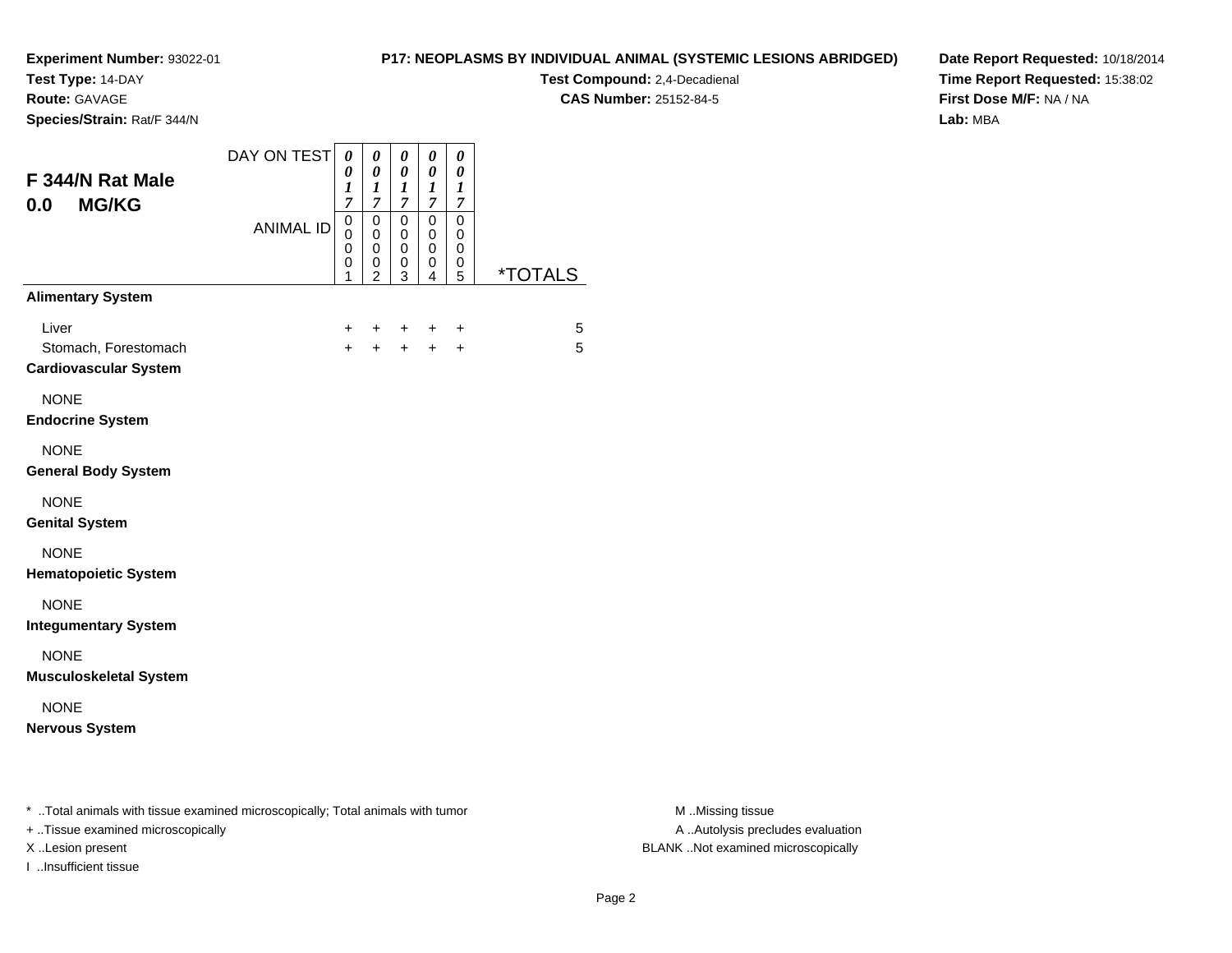**Test Type:** 14-DAY

**Route:** GAVAGE

**Species/Strain:** Rat/F 344/N

# **P17: NEOPLASMS BY INDIVIDUAL ANIMAL (SYSTEMIC LESIONS ABRIDGED)**

**Test Compound:** 2,4-Decadienal **CAS Number:** 25152-84-5

**Date Report Requested:** 10/18/2014**Time Report Requested:** 15:38:02**First Dose M/F:** NA / NA**Lab:** MBA

| F 344/N Rat Male<br><b>MG/KG</b><br>0.0     | DAY ON TEST<br><b>ANIMAL ID</b> | 0<br>0<br>$\boldsymbol{l}$<br>$\overline{7}$<br>$\mathbf 0$<br>$\mathbf 0$<br>$\mathbf 0$<br>0<br>1 | 0<br>0<br>1<br>$\overline{7}$<br>0<br>$\mathbf 0$<br>$\mathbf 0$<br>$\mathbf 0$<br>$\overline{2}$ | 0<br>0<br>$\boldsymbol{l}$<br>$\overline{7}$<br>0<br>$\mathbf 0$<br>0<br>$\mathbf 0$<br>3 | 0<br>0<br>1<br>$\overline{7}$<br>0<br>0<br>0<br>0<br>4 | 0<br>0<br>1<br>7<br>$\mathbf 0$<br>$\mathbf 0$<br>$\mathbf 0$<br>0<br>5 | <i><b>*TOTALS</b></i> |
|---------------------------------------------|---------------------------------|-----------------------------------------------------------------------------------------------------|---------------------------------------------------------------------------------------------------|-------------------------------------------------------------------------------------------|--------------------------------------------------------|-------------------------------------------------------------------------|-----------------------|
| <b>NONE</b><br><b>Respiratory System</b>    |                                 |                                                                                                     |                                                                                                   |                                                                                           |                                                        |                                                                         |                       |
| <b>NONE</b><br><b>Special Senses System</b> |                                 |                                                                                                     |                                                                                                   |                                                                                           |                                                        |                                                                         |                       |
| <b>NONE</b><br><b>Urinary System</b>        |                                 |                                                                                                     |                                                                                                   |                                                                                           |                                                        |                                                                         |                       |
| Kidney<br><b>SYSTEMIC LESIONS</b>           |                                 | $\ddot{}$                                                                                           |                                                                                                   | $\div$                                                                                    | $\ddot{}$                                              | $\ddot{}$                                                               | 5                     |
| Multiple Organ                              |                                 | ٠                                                                                                   |                                                                                                   |                                                                                           |                                                        | ÷                                                                       | 5                     |

\* ..Total animals with tissue examined microscopically; Total animals with tumor **M** . Missing tissue M ..Missing tissue

+ ..Tissue examined microscopically

I ..Insufficient tissue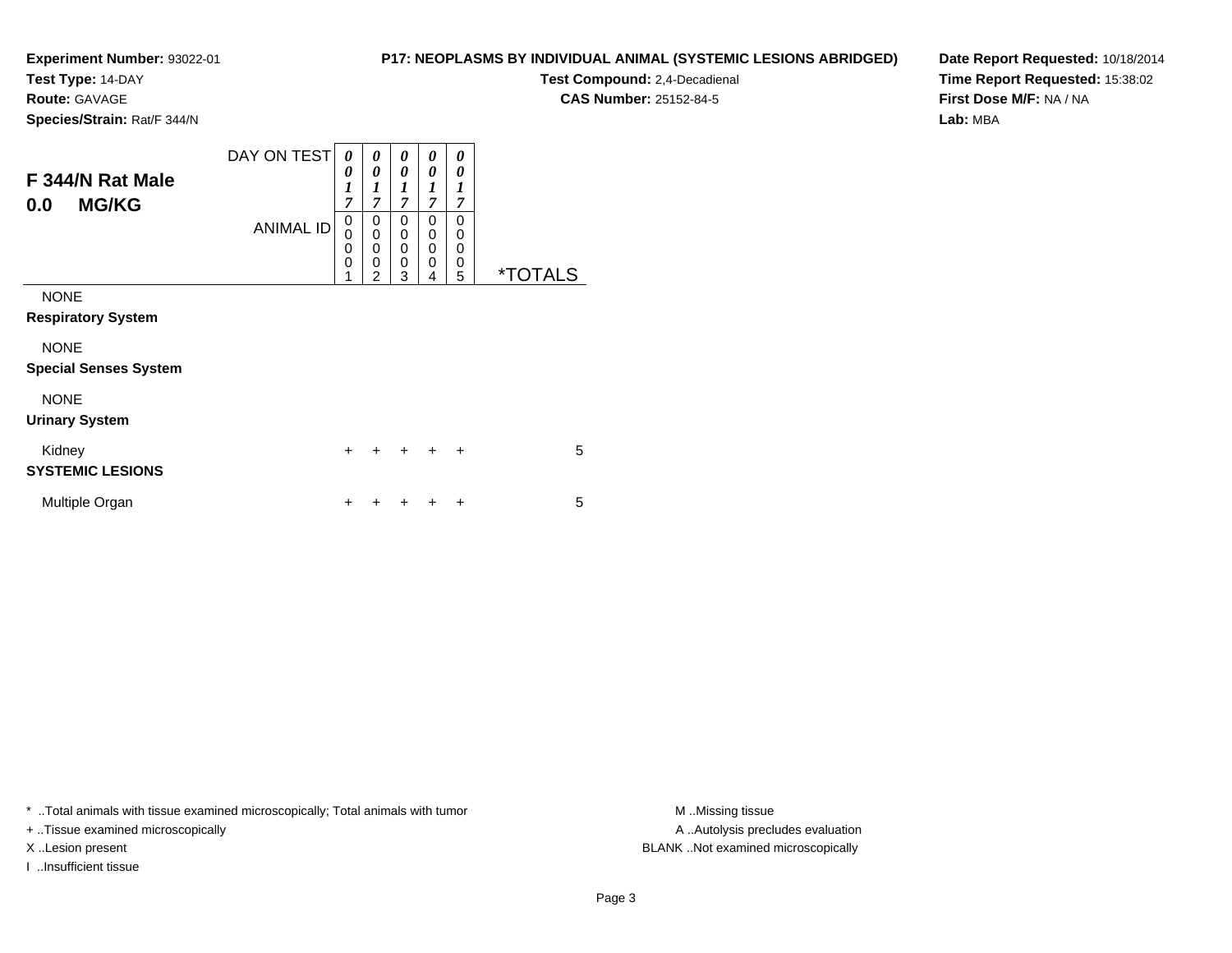| Experiment Number: 93022-01<br>Test Type: 14-DAY<br>Route: GAVAGE<br>Species/Strain: Rat/F 344/N |                                 | P17: NEOPLASMS BY INDIVIDUAL ANIMAL (SYSTEMIC LESIONS ABRIDGED)<br>Test Compound: 2,4-Decadienal<br>CAS Number: 25152-84-5 | Date Report Requested: 10/18/2014<br>Time Report Requested: 15:38:02<br>First Dose M/F: NA / NA<br>Lab: MBA |
|--------------------------------------------------------------------------------------------------|---------------------------------|----------------------------------------------------------------------------------------------------------------------------|-------------------------------------------------------------------------------------------------------------|
| F 344/N Rat Male<br><b>MG/KG</b><br>45.0                                                         | DAY ON TEST<br><b>ANIMAL ID</b> | <i><b>*TOTALS</b></i>                                                                                                      |                                                                                                             |
| <b>Alimentary System</b>                                                                         |                                 |                                                                                                                            |                                                                                                             |
| <b>NONE</b><br><b>Cardiovascular System</b>                                                      |                                 |                                                                                                                            |                                                                                                             |
| <b>NONE</b><br><b>Endocrine System</b>                                                           |                                 |                                                                                                                            |                                                                                                             |
| <b>NONE</b><br><b>General Body System</b>                                                        |                                 |                                                                                                                            |                                                                                                             |
| <b>NONE</b><br><b>Genital System</b>                                                             |                                 |                                                                                                                            |                                                                                                             |
| <b>NONE</b><br><b>Hematopoietic System</b>                                                       |                                 |                                                                                                                            |                                                                                                             |
| <b>NONE</b><br><b>Integumentary System</b>                                                       |                                 |                                                                                                                            |                                                                                                             |
| <b>NONE</b><br><b>Musculoskeletal System</b>                                                     |                                 |                                                                                                                            |                                                                                                             |
| <b>NONE</b><br><b>Nervous System</b>                                                             |                                 |                                                                                                                            |                                                                                                             |
| <b>NONE</b>                                                                                      |                                 |                                                                                                                            |                                                                                                             |

+ ..Tissue examined microscopically

I ..Insufficient tissue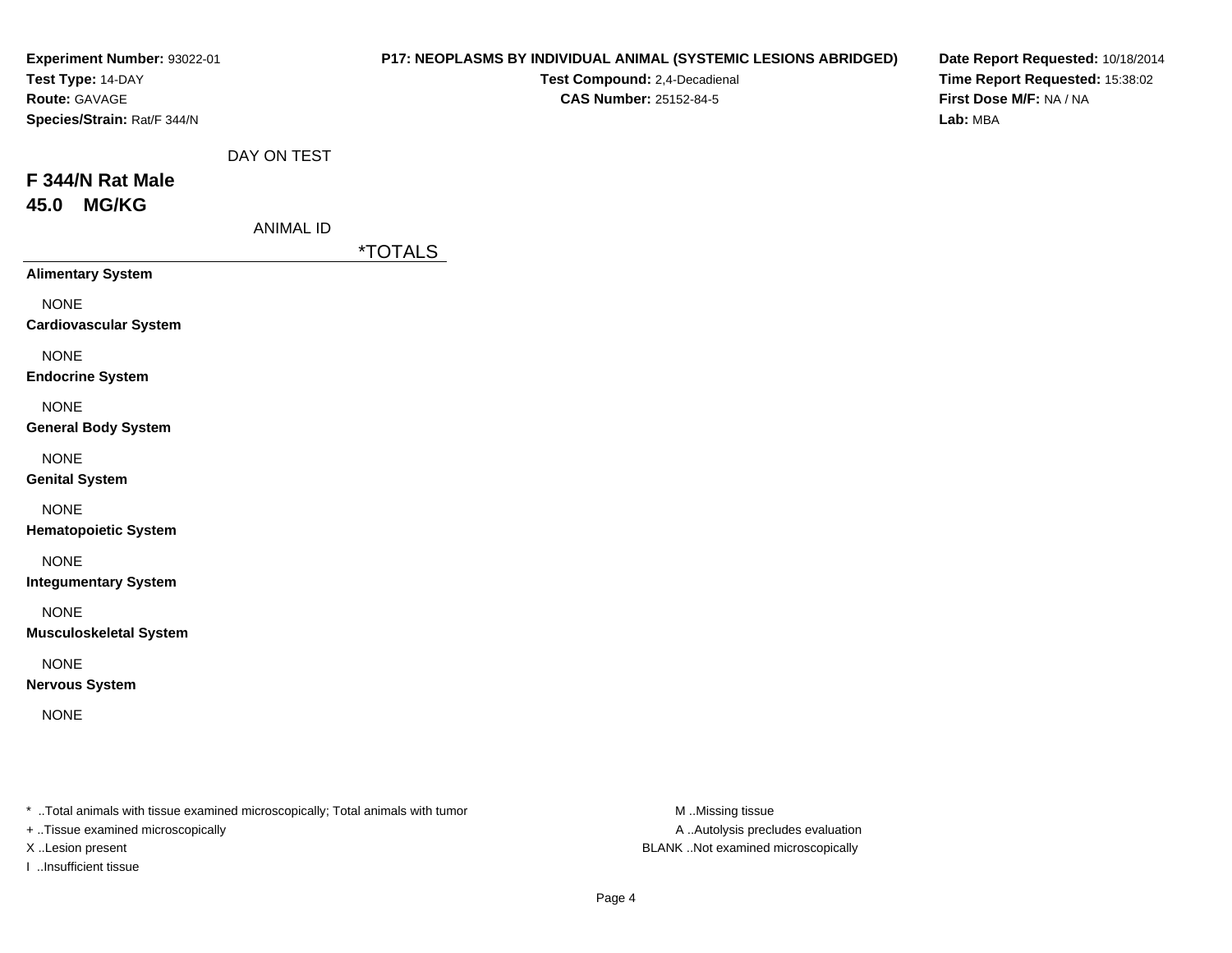| Experiment Number: 93022-01<br>Test Type: 14-DAY<br>Route: GAVAGE<br>Species/Strain: Rat/F 344/N |                  | P17: NEOPLASMS BY INDIVIDUAL ANIMAL (SYSTEMIC LESIONS ABRIDGED)<br>Test Compound: 2,4-Decadienal<br><b>CAS Number: 25152-84-5</b> | Date Report Requested: 10/18/2014<br>Time Report Requested: 15:38:02<br>First Dose M/F: NA / NA<br>Lab: MBA |
|--------------------------------------------------------------------------------------------------|------------------|-----------------------------------------------------------------------------------------------------------------------------------|-------------------------------------------------------------------------------------------------------------|
|                                                                                                  | DAY ON TEST      |                                                                                                                                   |                                                                                                             |
| F 344/N Rat Male<br><b>MG/KG</b><br>45.0                                                         |                  |                                                                                                                                   |                                                                                                             |
|                                                                                                  | <b>ANIMAL ID</b> |                                                                                                                                   |                                                                                                             |
|                                                                                                  |                  | <i><b>*TOTALS</b></i>                                                                                                             |                                                                                                             |
| <b>Respiratory System</b>                                                                        |                  |                                                                                                                                   |                                                                                                             |
| <b>NONE</b><br><b>Special Senses System</b>                                                      |                  |                                                                                                                                   |                                                                                                             |
| <b>NONE</b><br><b>Urinary System</b>                                                             |                  |                                                                                                                                   |                                                                                                             |
| <b>NONE</b><br><b>SYSTEMIC LESIONS</b>                                                           |                  |                                                                                                                                   |                                                                                                             |
| Multiple Organ                                                                                   |                  | 0                                                                                                                                 |                                                                                                             |

+ ..Tissue examined microscopically

I ..Insufficient tissue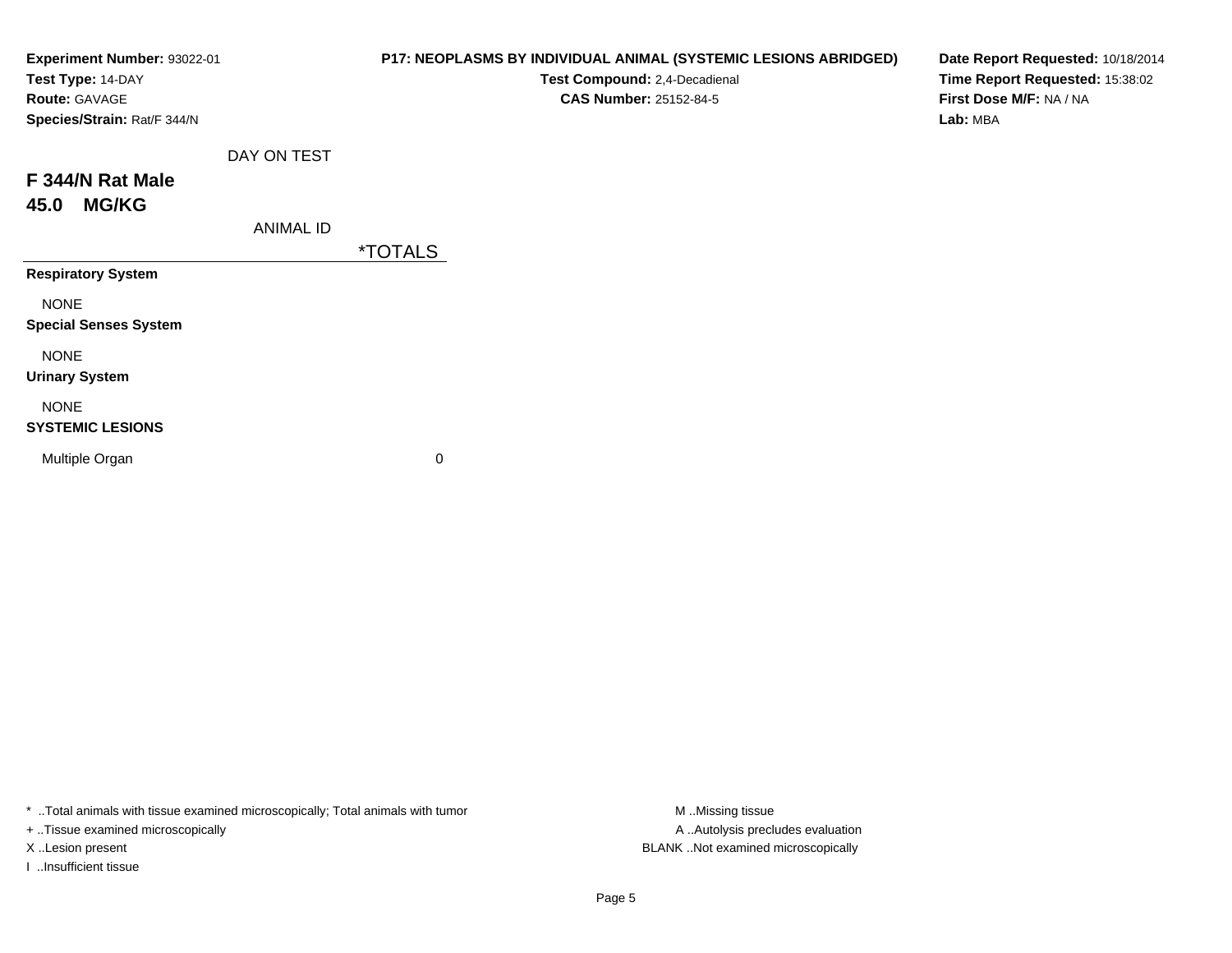|                             | P17: NEOPLASMS BY INDIVIDUAL ANIMAL (SYSTEMIC LESIONS ABRIDGED)<br>Test Compound: 2,4-Decadienal<br>CAS Number: 25152-84-5 | Date Report Requested: 10/18/2014<br>Time Report Requested: 15:38:02<br>First Dose M/F: NA / NA<br>Lab: MBA |
|-----------------------------|----------------------------------------------------------------------------------------------------------------------------|-------------------------------------------------------------------------------------------------------------|
| <b>ANIMAL ID</b>            |                                                                                                                            |                                                                                                             |
|                             |                                                                                                                            |                                                                                                             |
|                             |                                                                                                                            |                                                                                                             |
|                             |                                                                                                                            |                                                                                                             |
|                             |                                                                                                                            |                                                                                                             |
|                             |                                                                                                                            |                                                                                                             |
|                             |                                                                                                                            |                                                                                                             |
|                             |                                                                                                                            |                                                                                                             |
|                             |                                                                                                                            |                                                                                                             |
|                             |                                                                                                                            |                                                                                                             |
|                             |                                                                                                                            |                                                                                                             |
| Experiment Number: 93022-01 | DAY ON TEST                                                                                                                | <i><b>*TOTALS</b></i>                                                                                       |

+ ..Tissue examined microscopically

I ..Insufficient tissue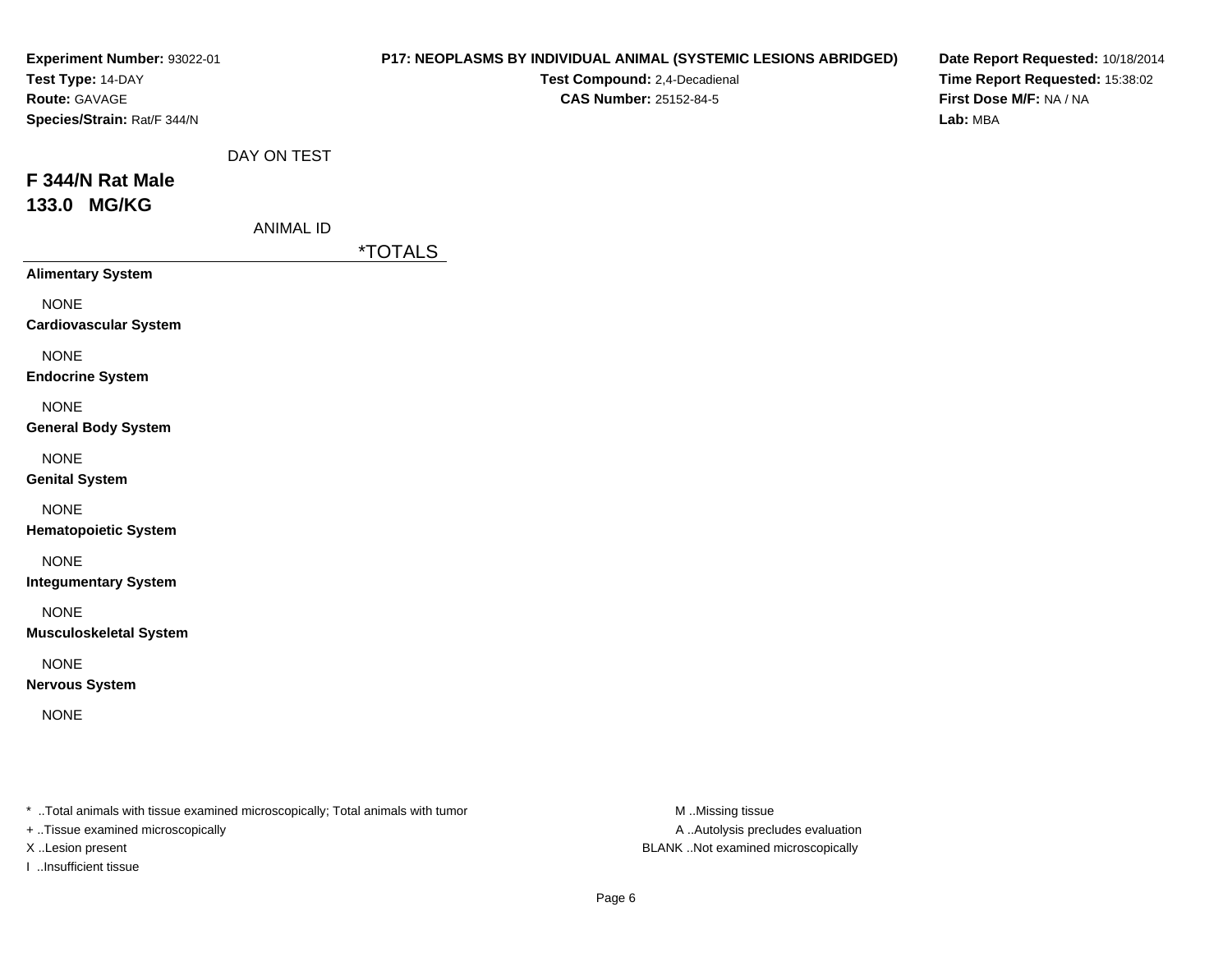| Experiment Number: 93022-01<br>Test Type: 14-DAY<br>Route: GAVAGE<br>Species/Strain: Rat/F 344/N |                  | P17: NEOPLASMS BY INDIVIDUAL ANIMAL (SYSTEMIC LESIONS ABRIDGED)<br>Test Compound: 2,4-Decadienal<br>CAS Number: 25152-84-5 | Date Report Requested: 10/18/2014<br>Time Report Requested: 15:38:02<br>First Dose M/F: NA / NA<br>Lab: MBA |
|--------------------------------------------------------------------------------------------------|------------------|----------------------------------------------------------------------------------------------------------------------------|-------------------------------------------------------------------------------------------------------------|
| F 344/N Rat Male                                                                                 | DAY ON TEST      |                                                                                                                            |                                                                                                             |
| 133.0 MG/KG                                                                                      | <b>ANIMAL ID</b> | <i><b>*TOTALS</b></i>                                                                                                      |                                                                                                             |
| <b>Respiratory System</b>                                                                        |                  |                                                                                                                            |                                                                                                             |
| <b>NONE</b><br><b>Special Senses System</b>                                                      |                  |                                                                                                                            |                                                                                                             |
| <b>NONE</b><br><b>Urinary System</b>                                                             |                  |                                                                                                                            |                                                                                                             |
| <b>NONE</b><br><b>SYSTEMIC LESIONS</b>                                                           |                  |                                                                                                                            |                                                                                                             |
| Multiple Organ                                                                                   |                  | $\mathbf 0$                                                                                                                |                                                                                                             |

+ ..Tissue examined microscopically

I ..Insufficient tissue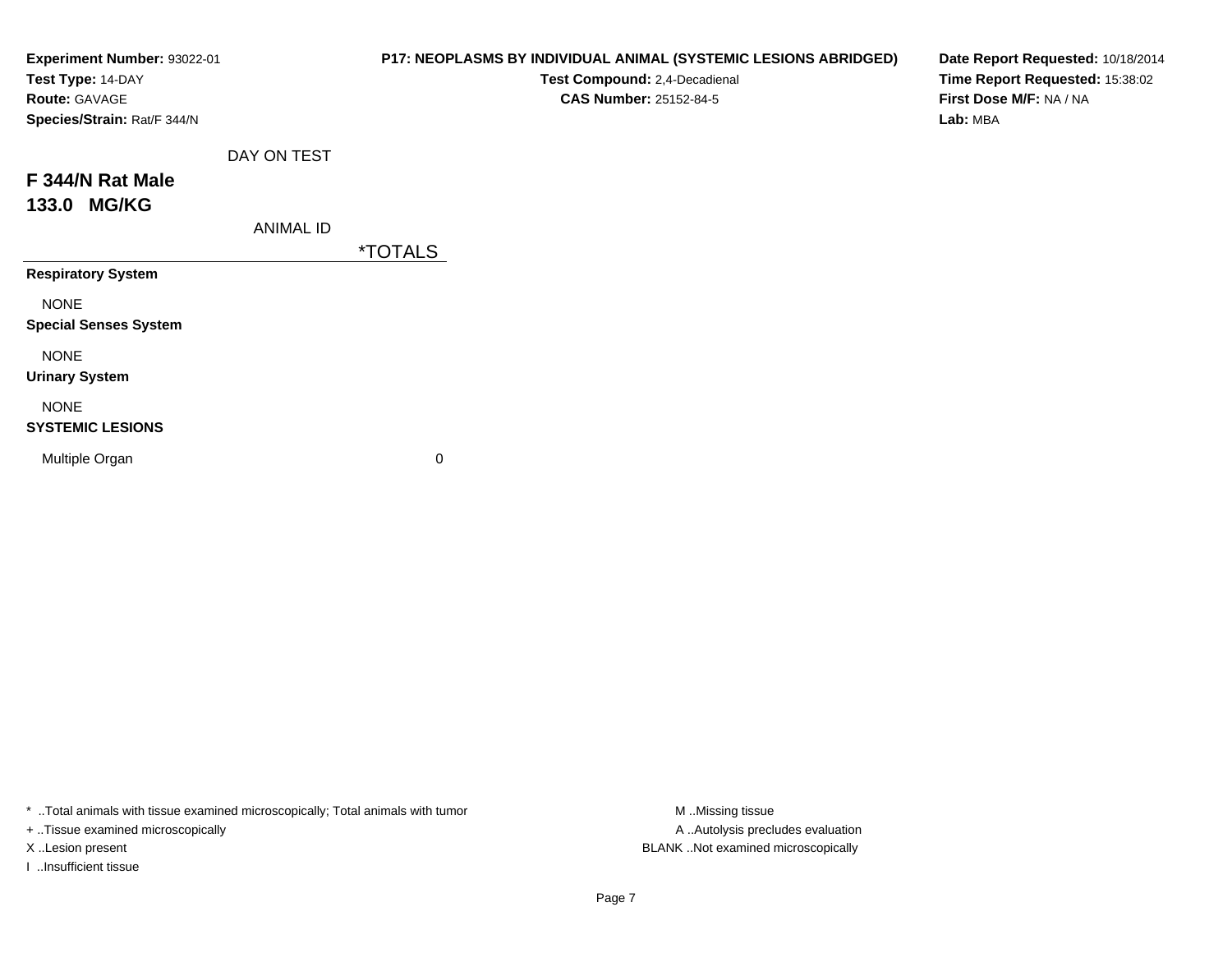**Test Type:** 14-DAY

**Route:** GAVAGE

**Species/Strain:** Rat/F 344/N

## **P17: NEOPLASMS BY INDIVIDUAL ANIMAL (SYSTEMIC LESIONS ABRIDGED)**

**Test Compound:** 2,4-Decadienal **CAS Number:** 25152-84-5

**Date Report Requested:** 10/18/2014**Time Report Requested:** 15:38:02**First Dose M/F:** NA / NA**Lab:** MBA

| F 344/N Rat Male<br>400.0 MG/KG                      | DAY ON TEST      | 0<br>0<br>$\boldsymbol{l}$<br>7                     | 0<br>0<br>$\boldsymbol{l}$<br>$\boldsymbol{7}$         | 0<br>0<br>1<br>$\boldsymbol{7}$                     | 0<br>0<br>$\bm{l}$<br>$\overline{7}$ | 0<br>$\pmb{\theta}$<br>1<br>7               |                       |
|------------------------------------------------------|------------------|-----------------------------------------------------|--------------------------------------------------------|-----------------------------------------------------|--------------------------------------|---------------------------------------------|-----------------------|
|                                                      | <b>ANIMAL ID</b> | $\mathsf 0$<br>$\mathbf 0$<br>$\mathsf 0$<br>1<br>6 | $\mathsf 0$<br>0<br>$\mathbf 0$<br>1<br>$\overline{7}$ | $\mathbf 0$<br>$\mathbf 0$<br>$\mathbf 0$<br>1<br>8 | 0<br>0<br>0<br>1<br>9                | 0<br>0<br>0<br>$\overline{\mathbf{c}}$<br>0 | <i><b>*TOTALS</b></i> |
| <b>Alimentary System</b>                             |                  |                                                     |                                                        |                                                     |                                      |                                             |                       |
| Stomach, Forestomach<br><b>Cardiovascular System</b> |                  | $\ddot{}$                                           | ٠                                                      |                                                     | $\ddot{}$                            | $\ddot{}$                                   | 5                     |
| <b>NONE</b><br><b>Endocrine System</b>               |                  |                                                     |                                                        |                                                     |                                      |                                             |                       |
| <b>NONE</b><br><b>General Body System</b>            |                  |                                                     |                                                        |                                                     |                                      |                                             |                       |
| <b>NONE</b><br><b>Genital System</b>                 |                  |                                                     |                                                        |                                                     |                                      |                                             |                       |
| <b>NONE</b><br><b>Hematopoietic System</b>           |                  |                                                     |                                                        |                                                     |                                      |                                             |                       |
| <b>NONE</b><br><b>Integumentary System</b>           |                  |                                                     |                                                        |                                                     |                                      |                                             |                       |
| <b>NONE</b><br><b>Musculoskeletal System</b>         |                  |                                                     |                                                        |                                                     |                                      |                                             |                       |
| <b>NONE</b><br><b>Nervous System</b>                 |                  |                                                     |                                                        |                                                     |                                      |                                             |                       |
| <b>NONE</b>                                          |                  |                                                     |                                                        |                                                     |                                      |                                             |                       |
|                                                      |                  |                                                     |                                                        |                                                     |                                      |                                             |                       |

\* ..Total animals with tissue examined microscopically; Total animals with tumor **M** . Missing tissue M ..Missing tissue

+ ..Tissue examined microscopically

I ..Insufficient tissue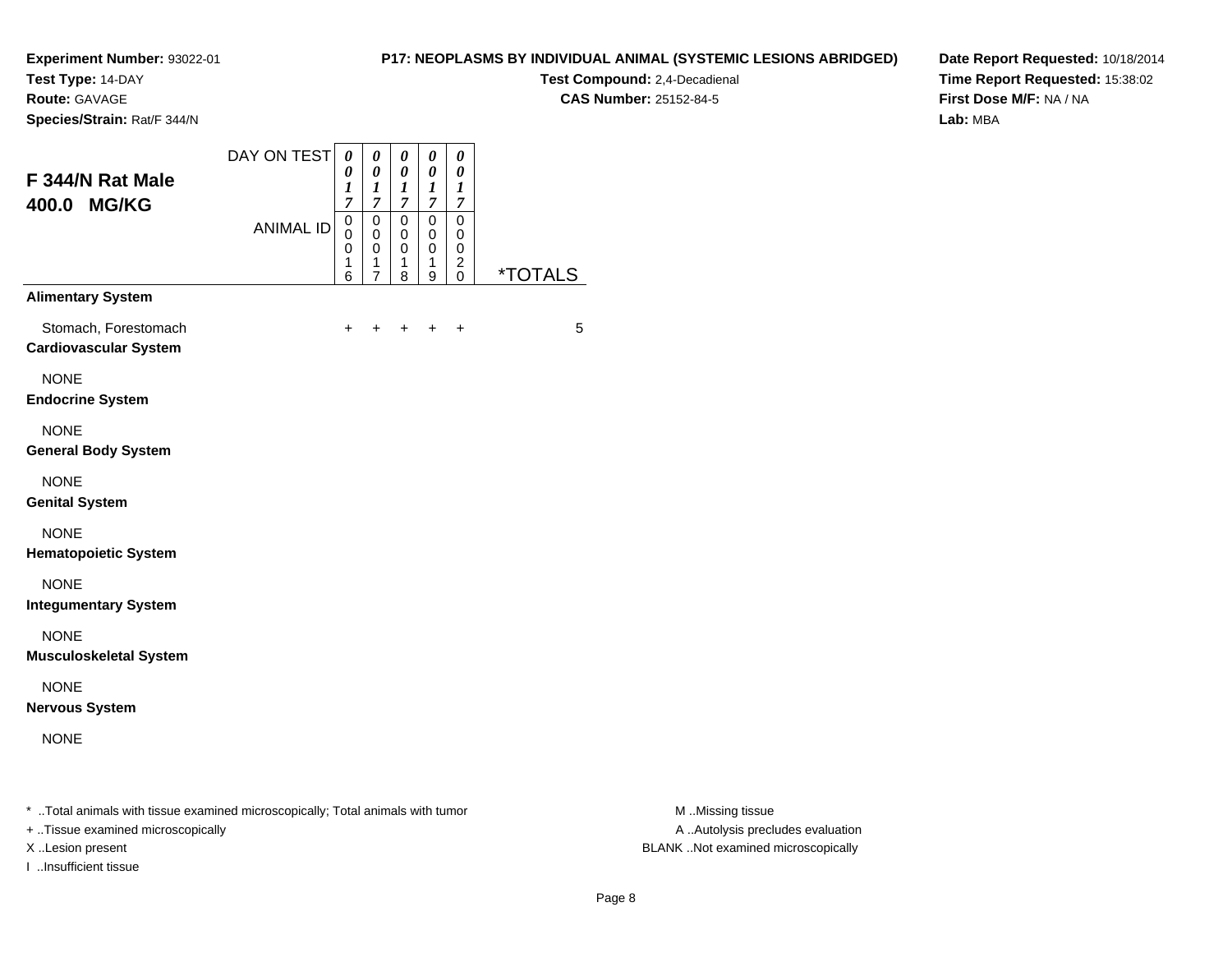**Test Type:** 14-DAY

**Route:** GAVAGE

**Species/Strain:** Rat/F 344/N

#### DAY ON TEST**F 344/N Rat Male400.0 MG/KG**ANIMAL ID*0 0 1 7*0<br>0<br>0<br>1 6*0 0 1 7*0<br>0<br>0<br>1 7*0 0 1 7* 0 0 0 1 8*0 0 1 7* 0 0 0 1 9*0 0 1 7* 00<br>0<br>0<br>0<br>0 0 \*TOTALS**Respiratory System**

NONE

#### **Special Senses System**

NONE

#### **Urinary System**

NONE

#### **SYSTEMIC LESIONS**

| Multiple Organ |  |  | + + + + + |  |  |  |  |
|----------------|--|--|-----------|--|--|--|--|
|----------------|--|--|-----------|--|--|--|--|

\* ..Total animals with tissue examined microscopically; Total animals with tumor **M** ..Missing tissue M ..Missing tissue

+ ..Tissue examined microscopically

I ..Insufficient tissue

## **P17: NEOPLASMS BY INDIVIDUAL ANIMAL (SYSTEMIC LESIONS ABRIDGED)**

**Test Compound:** 2,4-Decadienal **CAS Number:** 25152-84-5

**Date Report Requested:** 10/18/2014**Time Report Requested:** 15:38:02**First Dose M/F:** NA / NA**Lab:** MBA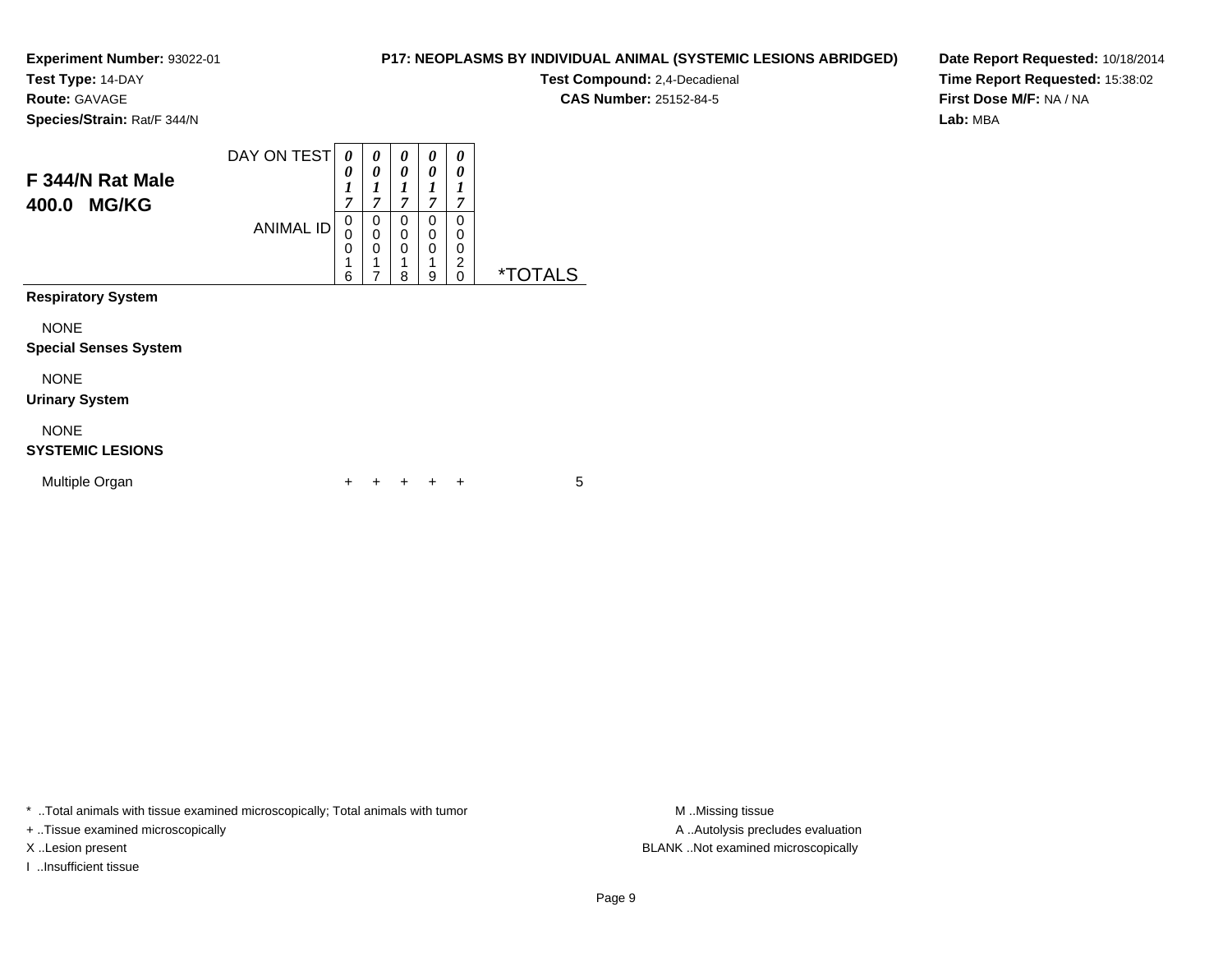**Test Type:** 14-DAY

**Route:** GAVAGE

**Species/Strain:** Rat/F 344/N

# **P17: NEOPLASMS BY INDIVIDUAL ANIMAL (SYSTEMIC LESIONS ABRIDGED)**

**Test Compound:** 2,4-Decadienal **CAS Number:** 25152-84-5

**Date Report Requested:** 10/18/2014**Time Report Requested:** 15:38:02**First Dose M/F:** NA / NA**Lab:** MBA

|                                                                                | DAY ON TEST      | $\boldsymbol{\theta}$                                                                | $\boldsymbol{\theta}$                                                            | $\boldsymbol{\theta}$                                       | $\pmb{\theta}$                                                                       | 0                            |                       |                  |
|--------------------------------------------------------------------------------|------------------|--------------------------------------------------------------------------------------|----------------------------------------------------------------------------------|-------------------------------------------------------------|--------------------------------------------------------------------------------------|------------------------------|-----------------------|------------------|
| F 344/N Rat Male                                                               |                  | 0<br>$\boldsymbol{l}$<br>$\boldsymbol{7}$                                            | $\boldsymbol{\theta}$<br>$\boldsymbol{l}$<br>$\overline{7}$                      | $\boldsymbol{\theta}$<br>$\boldsymbol{l}$<br>$\overline{7}$ | $\pmb{\theta}$<br>$\boldsymbol{l}$<br>$\boldsymbol{7}$                               | 0<br>1<br>$\overline{7}$     |                       |                  |
| 1200.0 MG/KG                                                                   | <b>ANIMAL ID</b> | $\mathsf 0$<br>$\mathbf 0$<br>$\mathbf 0$<br>$\overline{\mathbf{c}}$<br>$\mathbf{1}$ | $\overline{0}$<br>$\mathbf 0$<br>$\pmb{0}$<br>$\boldsymbol{2}$<br>$\overline{2}$ | $\mathbf 0$<br>$\mathbf 0$<br>$\pmb{0}$<br>$\frac{2}{3}$    | $\pmb{0}$<br>$\mathbf 0$<br>$\mathsf 0$<br>$\overline{c}$<br>$\overline{\mathbf{4}}$ | 0<br>0<br>0<br>$\frac{2}{5}$ | <i><b>*TOTALS</b></i> |                  |
| <b>Alimentary System</b>                                                       |                  |                                                                                      |                                                                                  |                                                             |                                                                                      |                              |                       |                  |
| Liver<br>Stomach, Forestomach<br><b>Cardiovascular System</b>                  |                  | $+$<br>$+$                                                                           | $+$                                                                              | $+$                                                         | +<br>$+ + +$                                                                         | +<br>$\ddot{}$               | 5<br>5                |                  |
| <b>NONE</b><br><b>Endocrine System</b>                                         |                  |                                                                                      |                                                                                  |                                                             |                                                                                      |                              |                       |                  |
| <b>NONE</b><br><b>General Body System</b>                                      |                  |                                                                                      |                                                                                  |                                                             |                                                                                      |                              |                       |                  |
| <b>NONE</b><br><b>Genital System</b>                                           |                  |                                                                                      |                                                                                  |                                                             |                                                                                      |                              |                       |                  |
| <b>NONE</b><br><b>Hematopoietic System</b>                                     |                  |                                                                                      |                                                                                  |                                                             |                                                                                      |                              |                       |                  |
| <b>NONE</b><br><b>Integumentary System</b>                                     |                  |                                                                                      |                                                                                  |                                                             |                                                                                      |                              |                       |                  |
| <b>NONE</b><br><b>Musculoskeletal System</b>                                   |                  |                                                                                      |                                                                                  |                                                             |                                                                                      |                              |                       |                  |
| <b>NONE</b><br><b>Nervous System</b>                                           |                  |                                                                                      |                                                                                  |                                                             |                                                                                      |                              |                       |                  |
| * Total animals with tissue examined microscopically; Total animals with tumor |                  |                                                                                      |                                                                                  |                                                             |                                                                                      |                              |                       | M Missing tissue |

+ ..Tissue examined microscopically

I ..Insufficient tissue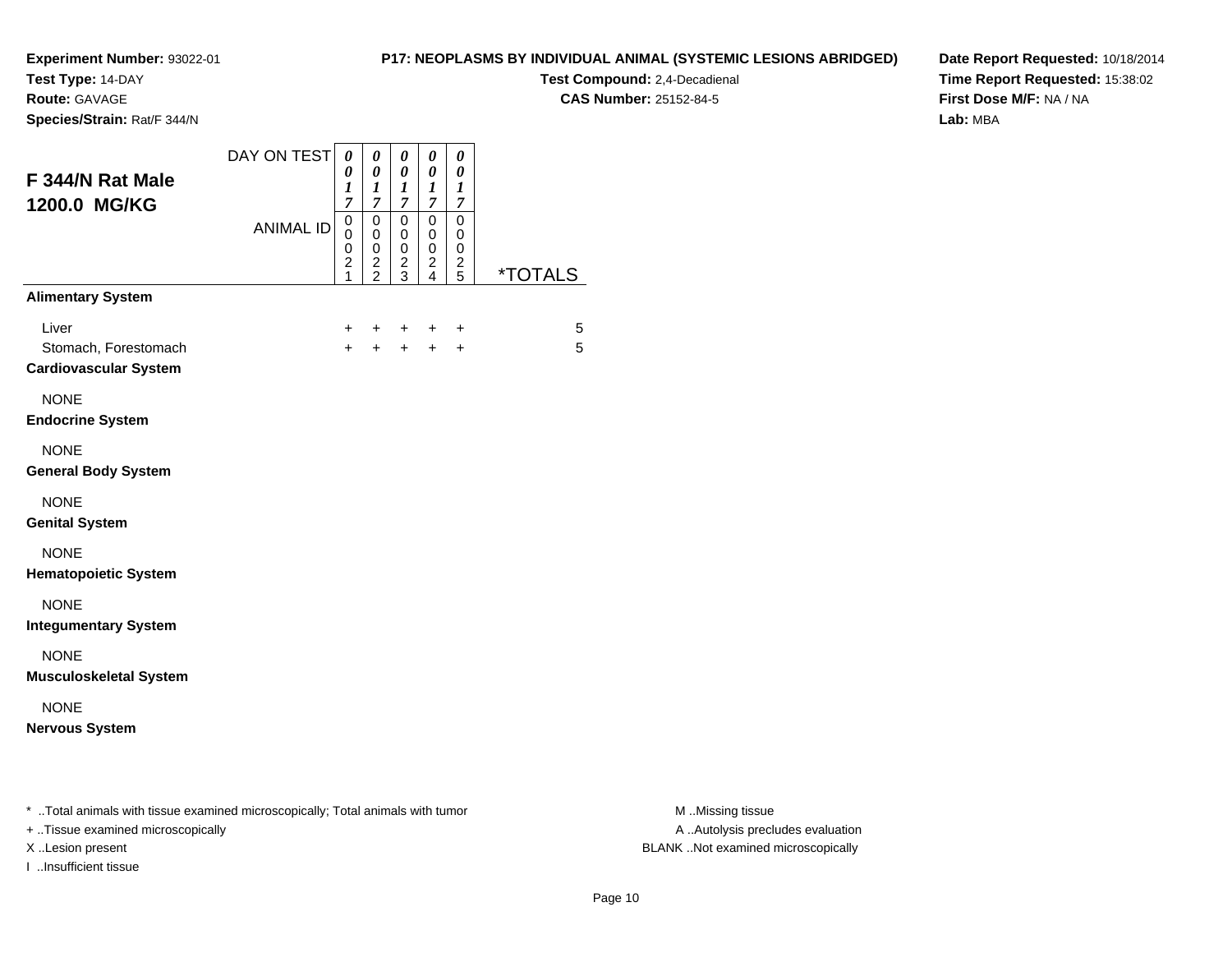**Test Type:** 14-DAY

**Route:** GAVAGE

**Species/Strain:** Rat/F 344/N

# **P17: NEOPLASMS BY INDIVIDUAL ANIMAL (SYSTEMIC LESIONS ABRIDGED)**

**Test Compound:** 2,4-Decadienal **CAS Number:** 25152-84-5

**Date Report Requested:** 10/18/2014**Time Report Requested:** 15:38:02**First Dose M/F:** NA / NA**Lab:** MBA

| F 344/N Rat Male<br>1200.0 MG/KG            | DAY ON TEST<br><b>ANIMAL ID</b> | 0<br>0<br>$\boldsymbol{l}$<br>$\overline{7}$<br>$\mathbf 0$<br>0<br>0<br>$\overline{2}$<br>1 | 0<br>0<br>$\boldsymbol{l}$<br>$\overline{7}$<br>0<br>$\mathbf 0$<br>0<br>$\overline{2}$<br>$\overline{2}$ | 0<br>0<br>1<br>$\overline{7}$<br>$\mathbf 0$<br>0<br>0<br>$\overline{c}$<br>3 | 0<br>0<br>1<br>$\overline{7}$<br>0<br>$\mathbf 0$<br>0<br>$\overline{c}$<br>4 | 0<br>0<br>$\boldsymbol{l}$<br>7<br>$\Omega$<br>0<br>0<br>$\overline{c}$<br>5 | <i><b>*TOTALS</b></i> |
|---------------------------------------------|---------------------------------|----------------------------------------------------------------------------------------------|-----------------------------------------------------------------------------------------------------------|-------------------------------------------------------------------------------|-------------------------------------------------------------------------------|------------------------------------------------------------------------------|-----------------------|
| <b>NONE</b><br><b>Respiratory System</b>    |                                 |                                                                                              |                                                                                                           |                                                                               |                                                                               |                                                                              |                       |
| <b>NONE</b><br><b>Special Senses System</b> |                                 |                                                                                              |                                                                                                           |                                                                               |                                                                               |                                                                              |                       |
| <b>NONE</b><br><b>Urinary System</b>        |                                 |                                                                                              |                                                                                                           |                                                                               |                                                                               |                                                                              |                       |
| Kidney<br><b>SYSTEMIC LESIONS</b>           |                                 | $\ddot{}$                                                                                    |                                                                                                           | $\div$                                                                        | $\ddot{}$                                                                     | $\ddot{}$                                                                    | 5                     |
| Multiple Organ                              |                                 | +                                                                                            |                                                                                                           |                                                                               |                                                                               | +                                                                            | 5                     |

\* ..Total animals with tissue examined microscopically; Total animals with tumor **M** . Missing tissue M ..Missing tissue

+ ..Tissue examined microscopically

I ..Insufficient tissue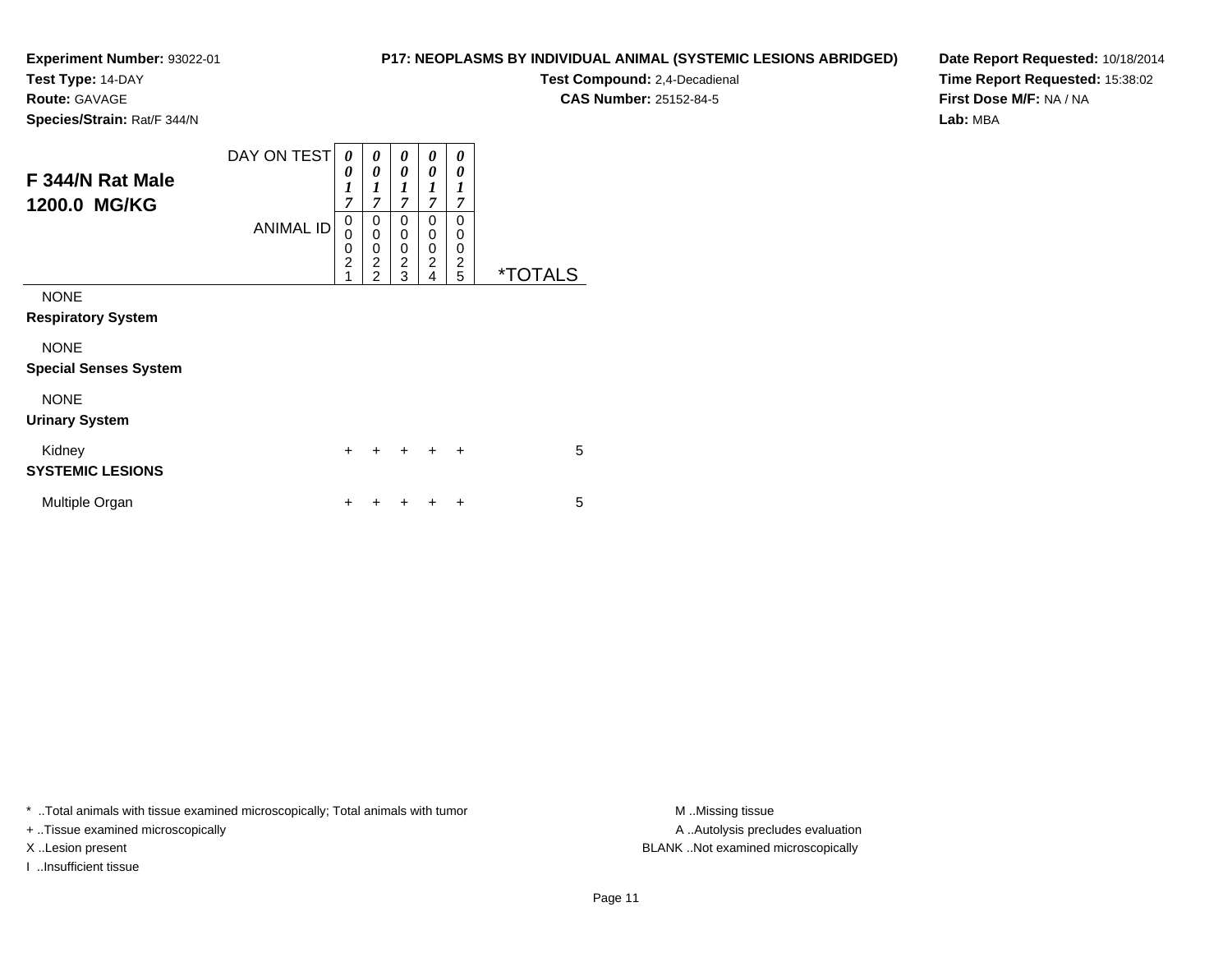**Test Type:** 14-DAY

**Route:** GAVAGE

**Species/Strain:** Rat/F 344/N

### **P17: NEOPLASMS BY INDIVIDUAL ANIMAL (SYSTEMIC LESIONS ABRIDGED)**

**Test Compound:** 2,4-Decadienal **CAS Number:** 25152-84-5

**Date Report Requested:** 10/18/2014**Time Report Requested:** 15:38:02**First Dose M/F:** NA / NA**Lab:** MBA

| F 344/N Rat Male<br>3600.0 MG/KG           | DAY ON TEST<br><b>ANIMAL ID</b> | 0<br>0<br>0<br>$\overline{\mathbf{c}}$<br>0<br>0<br>0<br>$\overline{c}$<br>$\overline{7}$ | 0<br>0<br>$\boldsymbol{\theta}$<br>$\overline{\mathbf{c}}$<br>0<br>0<br>0<br>$\overline{\mathbf{c}}$<br>9 | 0<br>0<br>0<br>3<br>$\mathbf 0$<br>0<br>0<br>$\overline{c}$<br>6 | 0<br>0<br>$\boldsymbol{\theta}$<br>$\boldsymbol{\mathfrak{z}}$<br>$\mathbf 0$<br>$\mathbf 0$<br>$\mathbf 0$<br>$\overline{c}$<br>8 | 0<br>0<br>0<br>$\boldsymbol{\beta}$<br>$\mathbf 0$<br>0<br>$\mathbf 0$<br>3<br>$\Omega$ | *TOTALS |
|--------------------------------------------|---------------------------------|-------------------------------------------------------------------------------------------|-----------------------------------------------------------------------------------------------------------|------------------------------------------------------------------|------------------------------------------------------------------------------------------------------------------------------------|-----------------------------------------------------------------------------------------|---------|
| <b>Alimentary System</b>                   |                                 |                                                                                           |                                                                                                           |                                                                  |                                                                                                                                    |                                                                                         |         |
| Intestine Small, Ileum                     |                                 |                                                                                           | A                                                                                                         |                                                                  |                                                                                                                                    |                                                                                         | 0       |
| Liver                                      |                                 | $+$                                                                                       | $+$                                                                                                       | $+$                                                              | $\pm$                                                                                                                              | $\ddot{}$                                                                               | 5       |
| Stomach, Forestomach                       |                                 | $+$                                                                                       | $+$                                                                                                       | $+$ $-$                                                          | $+$                                                                                                                                | $+$                                                                                     | 5       |
| Stomach, Glandular                         |                                 |                                                                                           |                                                                                                           | $\ddot{}$                                                        |                                                                                                                                    |                                                                                         | 1       |
| <b>Cardiovascular System</b>               |                                 |                                                                                           |                                                                                                           |                                                                  |                                                                                                                                    |                                                                                         |         |
| <b>NONE</b><br><b>Endocrine System</b>     |                                 |                                                                                           |                                                                                                           |                                                                  |                                                                                                                                    |                                                                                         |         |
| <b>NONE</b><br><b>General Body System</b>  |                                 |                                                                                           |                                                                                                           |                                                                  |                                                                                                                                    |                                                                                         |         |
| <b>NONE</b><br><b>Genital System</b>       |                                 |                                                                                           |                                                                                                           |                                                                  |                                                                                                                                    |                                                                                         |         |
| <b>NONE</b><br><b>Hematopoietic System</b> |                                 |                                                                                           |                                                                                                           |                                                                  |                                                                                                                                    |                                                                                         |         |
| Thymus<br><b>Integumentary System</b>      |                                 |                                                                                           |                                                                                                           | +                                                                |                                                                                                                                    |                                                                                         | 1       |
| Skin<br><b>Musculoskeletal System</b>      |                                 | ÷                                                                                         | M                                                                                                         |                                                                  |                                                                                                                                    |                                                                                         | 1       |

\* ..Total animals with tissue examined microscopically; Total animals with tumor **M** . Missing tissue M ..Missing tissue

+ ..Tissue examined microscopically

I ..Insufficient tissue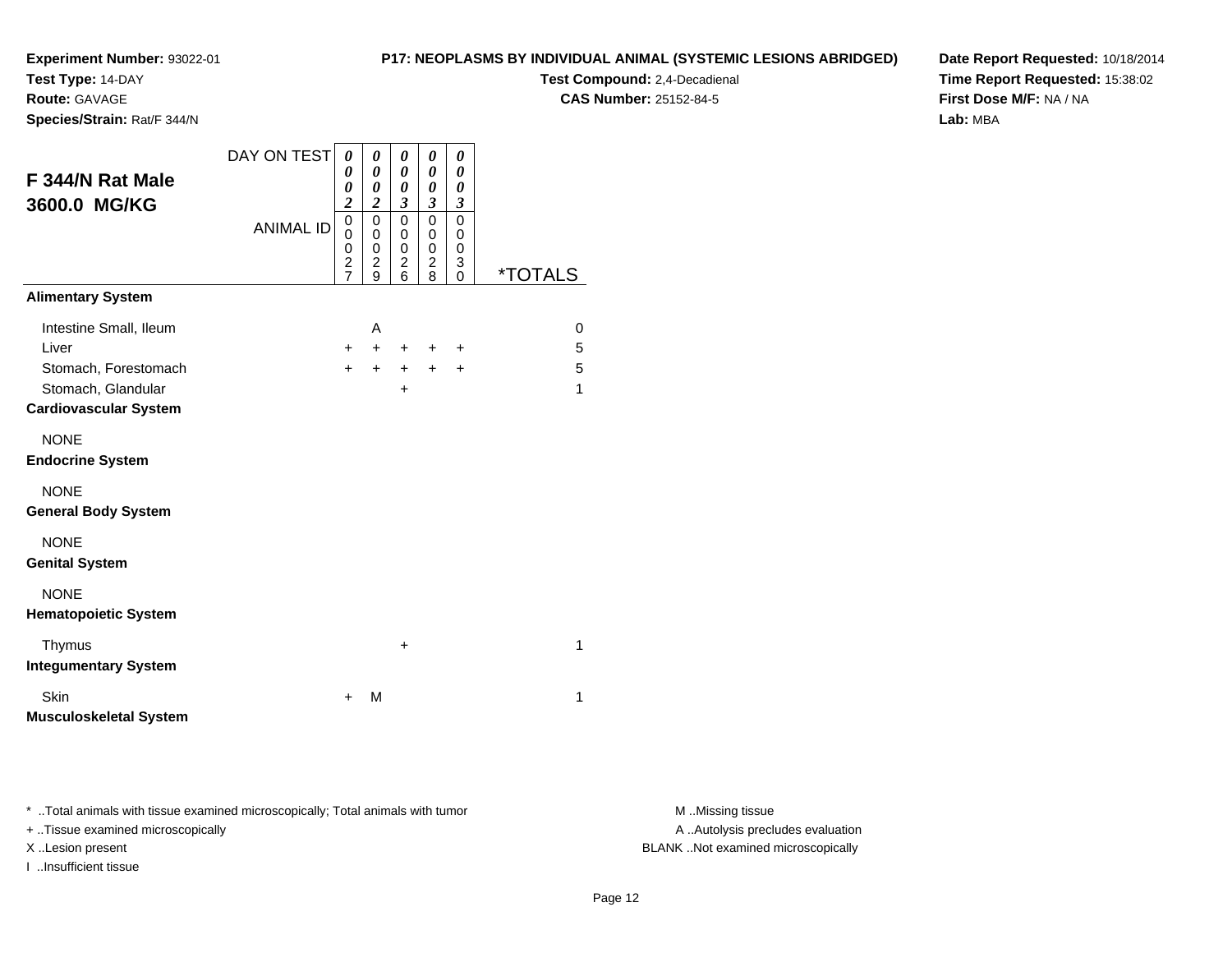**Test Type:** 14-DAY

**Route:** GAVAGE

**Species/Strain:** Rat/F 344/N

# **P17: NEOPLASMS BY INDIVIDUAL ANIMAL (SYSTEMIC LESIONS ABRIDGED)**

**Test Compound:** 2,4-Decadienal **CAS Number:** 25152-84-5

**Date Report Requested:** 10/18/2014**Time Report Requested:** 15:38:02**First Dose M/F:** NA / NA**Lab:** MBA

| F 344/N Rat Male<br>3600.0 MG/KG            | DAY ON TEST      | $\boldsymbol{\theta}$<br>0<br>0<br>$\overline{\mathbf{c}}$ | 0<br>0<br>0<br>2                                       | $\boldsymbol{\theta}$<br>$\boldsymbol{\theta}$<br>0<br>3 | $\boldsymbol{\theta}$<br>$\boldsymbol{\theta}$<br>0<br>3 | 0<br>$\theta$<br>0<br>3      |                             |
|---------------------------------------------|------------------|------------------------------------------------------------|--------------------------------------------------------|----------------------------------------------------------|----------------------------------------------------------|------------------------------|-----------------------------|
|                                             | <b>ANIMAL ID</b> | 0<br>0<br>0<br>$\frac{2}{7}$                               | 0<br>$\mathbf 0$<br>$\pmb{0}$<br>$\boldsymbol{2}$<br>9 | 0<br>0<br>$\mathbf 0$<br>$\boldsymbol{2}$<br>6           | 0<br>$\,0\,$<br>$\pmb{0}$<br>$\boldsymbol{2}$<br>8       | 0<br>0<br>0<br>3<br>$\Omega$ | <i><b>*TOTALS</b></i>       |
| <b>NONE</b><br><b>Nervous System</b>        |                  |                                                            |                                                        |                                                          |                                                          |                              |                             |
| <b>NONE</b><br><b>Respiratory System</b>    |                  |                                                            |                                                        |                                                          |                                                          |                              |                             |
| <b>NONE</b><br><b>Special Senses System</b> |                  |                                                            |                                                        |                                                          |                                                          |                              |                             |
| <b>NONE</b><br><b>Urinary System</b>        |                  |                                                            |                                                        |                                                          |                                                          |                              |                             |
| Kidney<br><b>SYSTEMIC LESIONS</b>           |                  | $+$                                                        | ÷                                                      | $+$                                                      | $+$                                                      | A                            | 4                           |
| Multiple Organ                              |                  | +                                                          |                                                        |                                                          |                                                          | $\ddot{}$                    | 5<br>***END OF MALE DATA*** |

\* ..Total animals with tissue examined microscopically; Total animals with tumor **M** . Missing tissue M ..Missing tissue

+ ..Tissue examined microscopically

I ..Insufficient tissue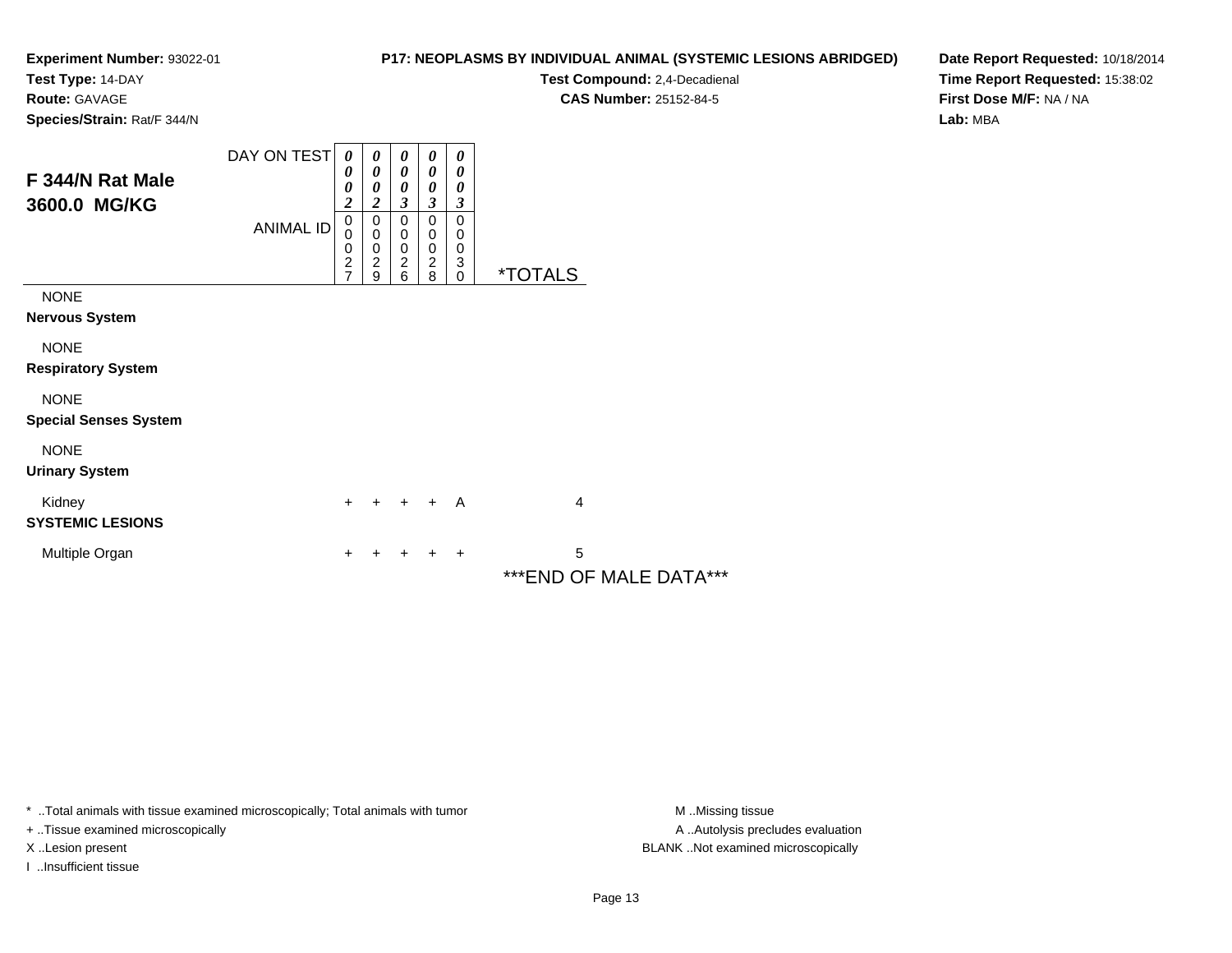**Test Type:** 14-DAY

**Route:** GAVAGE

**Species/Strain:** Rat/F 344/N

## **P17: NEOPLASMS BY INDIVIDUAL ANIMAL (SYSTEMIC LESIONS ABRIDGED)**

**Test Compound:** 2,4-Decadienal **CAS Number:** 25152-84-5

**Date Report Requested:** 10/18/2014**Time Report Requested:** 15:38:02**First Dose M/F:** NA / NA**Lab:** MBA

| F 344/N Rat Female<br><b>MG/KG</b><br>0.0                                      | DAY ON TEST      | $\pmb{\theta}$<br>0<br>$\boldsymbol{l}$<br>$\overline{7}$ | $\boldsymbol{\theta}$<br>$\boldsymbol{\theta}$<br>$\boldsymbol{l}$<br>$\overline{7}$ | $\boldsymbol{\theta}$<br>$\boldsymbol{\theta}$<br>$\boldsymbol{l}$<br>$\boldsymbol{7}$ | $\pmb{\theta}$<br>$\boldsymbol{\theta}$<br>$\boldsymbol{l}$<br>$\overline{7}$  | 0<br>0<br>$\boldsymbol{l}$<br>$\boldsymbol{7}$ |                       |                  |
|--------------------------------------------------------------------------------|------------------|-----------------------------------------------------------|--------------------------------------------------------------------------------------|----------------------------------------------------------------------------------------|--------------------------------------------------------------------------------|------------------------------------------------|-----------------------|------------------|
|                                                                                | <b>ANIMAL ID</b> | $\mathsf 0$<br>$\mathbf 0$<br>$\mathbf 0$<br>3<br>1       | $\pmb{0}$<br>$\mathbf 0$<br>$\pmb{0}$<br>3<br>$\overline{2}$                         | $\pmb{0}$<br>$\pmb{0}$<br>$\pmb{0}$<br>$\ensuremath{\mathsf{3}}$<br>$\overline{3}$     | $\mathbf 0$<br>0<br>$\mathbf 0$<br>$\ensuremath{\mathsf{3}}$<br>$\overline{4}$ | 0<br>0<br>0<br>$\frac{3}{5}$                   | <i><b>*TOTALS</b></i> |                  |
| <b>Alimentary System</b>                                                       |                  |                                                           |                                                                                      |                                                                                        |                                                                                |                                                |                       |                  |
| Liver<br>Stomach, Forestomach<br><b>Cardiovascular System</b>                  |                  | $\ddot{}$<br>$+$                                          | $\pm$<br>$+$                                                                         | $\ddot{}$                                                                              | +<br>$+ +$                                                                     | $\ddot{}$<br>$\ddot{}$                         | 5<br>5                |                  |
| <b>NONE</b><br><b>Endocrine System</b>                                         |                  |                                                           |                                                                                      |                                                                                        |                                                                                |                                                |                       |                  |
| <b>NONE</b><br><b>General Body System</b>                                      |                  |                                                           |                                                                                      |                                                                                        |                                                                                |                                                |                       |                  |
| <b>NONE</b><br><b>Genital System</b>                                           |                  |                                                           |                                                                                      |                                                                                        |                                                                                |                                                |                       |                  |
| <b>NONE</b><br><b>Hematopoietic System</b>                                     |                  |                                                           |                                                                                      |                                                                                        |                                                                                |                                                |                       |                  |
| <b>NONE</b><br><b>Integumentary System</b>                                     |                  |                                                           |                                                                                      |                                                                                        |                                                                                |                                                |                       |                  |
| <b>NONE</b><br><b>Musculoskeletal System</b>                                   |                  |                                                           |                                                                                      |                                                                                        |                                                                                |                                                |                       |                  |
| <b>NONE</b><br><b>Nervous System</b>                                           |                  |                                                           |                                                                                      |                                                                                        |                                                                                |                                                |                       |                  |
| * Total animals with tissue examined microscopically; Total animals with tumor |                  |                                                           |                                                                                      |                                                                                        |                                                                                |                                                |                       | M Missing tissue |

+ ..Tissue examined microscopically

I ..Insufficient tissue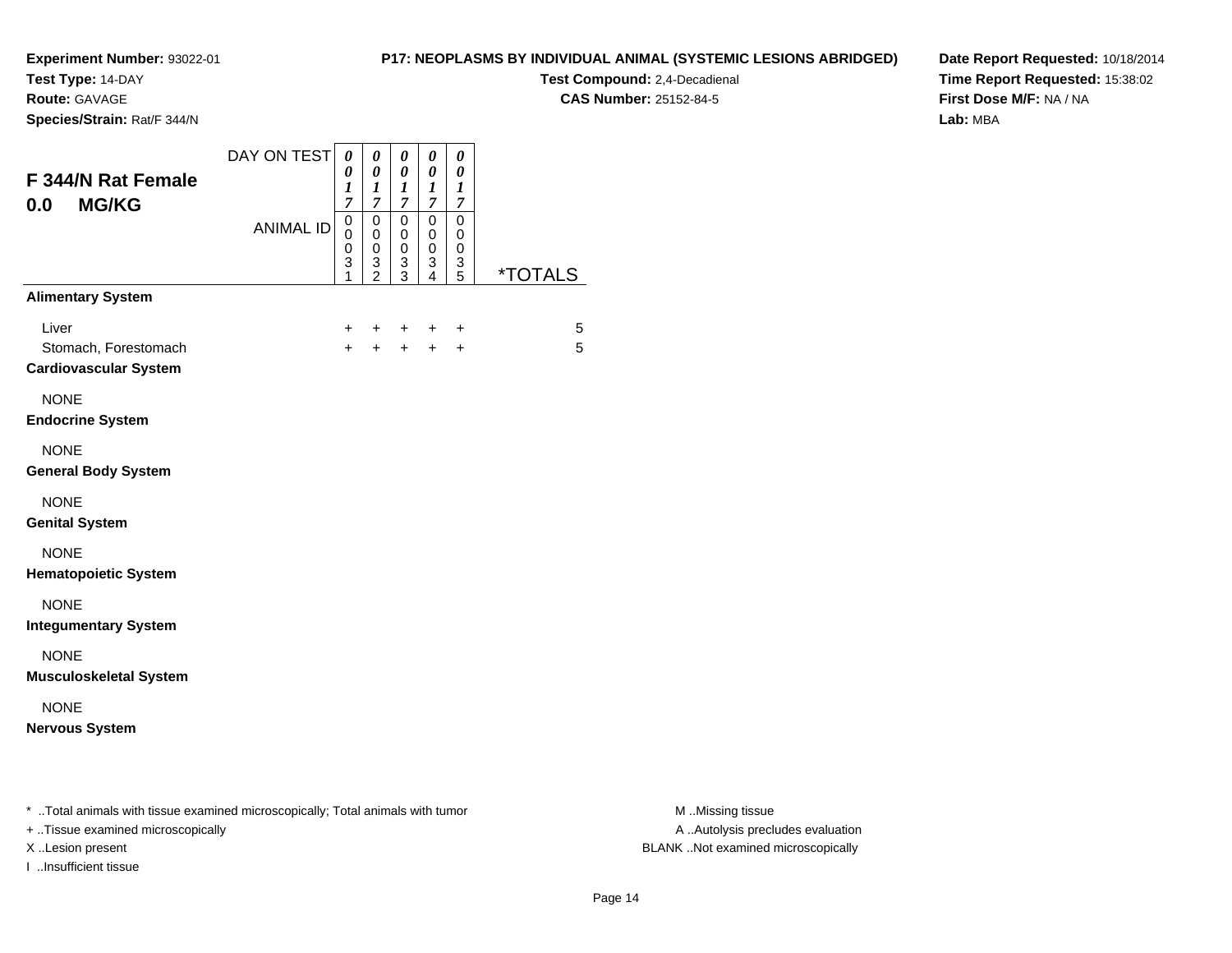**Test Type:** 14-DAY

**Route:** GAVAGE

**Species/Strain:** Rat/F 344/N

# **P17: NEOPLASMS BY INDIVIDUAL ANIMAL (SYSTEMIC LESIONS ABRIDGED)**

**Test Compound:** 2,4-Decadienal **CAS Number:** 25152-84-5

**Date Report Requested:** 10/18/2014**Time Report Requested:** 15:38:02**First Dose M/F:** NA / NA**Lab:** MBA

| <b>F344/N Rat Female</b><br><b>MG/KG</b><br>0.0 | DAY ON TESTI<br><b>ANIMAL ID</b> | 0<br>0<br>$\boldsymbol{l}$<br>7<br>0<br>0<br>0<br>$\overline{3}$<br>1 | 0<br>0<br>1<br>$\overline{7}$<br>0<br>0<br>0<br>$\overline{3}$<br>$\overline{c}$ | 0<br>0<br>1<br>$\overline{7}$<br>0<br>0<br>$\frac{0}{3}$<br>3 | 0<br>0<br>1<br>$\overline{7}$<br>0<br>0<br>0<br>3<br>4 | 0<br>0<br>1<br>7<br>0<br>0<br>0<br>3<br>5 | <i><b>*TOTALS</b></i> |
|-------------------------------------------------|----------------------------------|-----------------------------------------------------------------------|----------------------------------------------------------------------------------|---------------------------------------------------------------|--------------------------------------------------------|-------------------------------------------|-----------------------|
| <b>NONE</b><br><b>Respiratory System</b>        |                                  |                                                                       |                                                                                  |                                                               |                                                        |                                           |                       |
| <b>NONE</b><br><b>Special Senses System</b>     |                                  |                                                                       |                                                                                  |                                                               |                                                        |                                           |                       |
| <b>NONE</b><br><b>Urinary System</b>            |                                  |                                                                       |                                                                                  |                                                               |                                                        |                                           |                       |
| Kidney<br><b>SYSTEMIC LESIONS</b>               |                                  | $\ddot{}$                                                             |                                                                                  | $\div$                                                        | $\div$                                                 | $\ddot{}$                                 | 5                     |
| Multiple Organ                                  |                                  | +                                                                     |                                                                                  |                                                               |                                                        | ÷                                         | 5                     |

\* ..Total animals with tissue examined microscopically; Total animals with tumor **M** . Missing tissue M ..Missing tissue

+ ..Tissue examined microscopically

I ..Insufficient tissue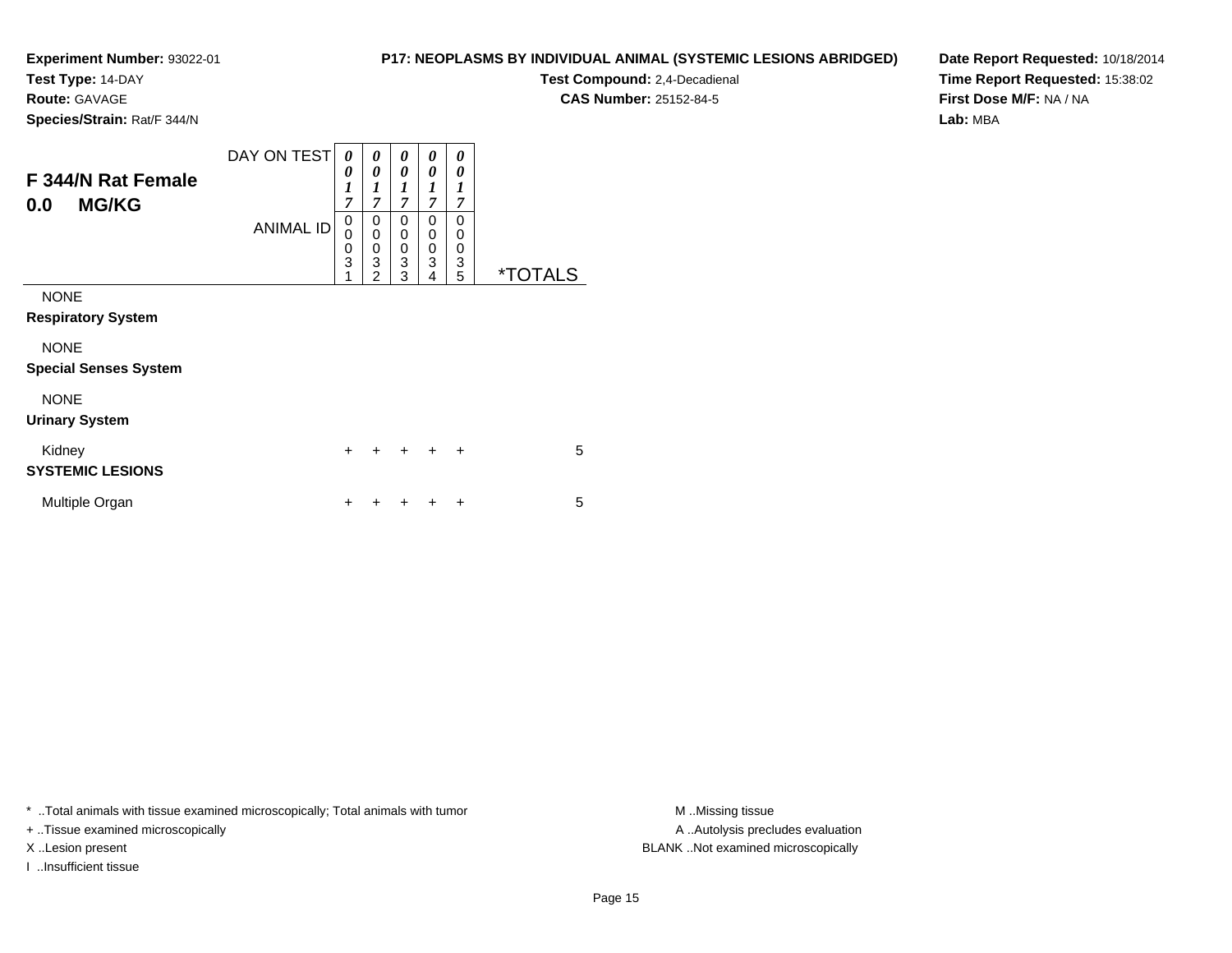| Experiment Number: 93022-01<br>Test Type: 14-DAY<br>Route: GAVAGE<br>Species/Strain: Rat/F 344/N |                                 | P17: NEOPLASMS BY INDIVIDUAL ANIMAL (SYSTEMIC LESIONS ABRIDGED)<br>Test Compound: 2,4-Decadienal<br><b>CAS Number: 25152-84-5</b> | Date Report Requested: 10/18/2014<br>Time Report Requested: 15:38:02<br>First Dose M/F: NA / NA<br>Lab: MBA |
|--------------------------------------------------------------------------------------------------|---------------------------------|-----------------------------------------------------------------------------------------------------------------------------------|-------------------------------------------------------------------------------------------------------------|
| F 344/N Rat Female<br>45.0 KG/KG                                                                 | DAY ON TEST<br><b>ANIMAL ID</b> | <i><b>*TOTALS</b></i>                                                                                                             |                                                                                                             |
| <b>Alimentary System</b>                                                                         |                                 |                                                                                                                                   |                                                                                                             |
| <b>NONE</b><br><b>Cardiovascular System</b>                                                      |                                 |                                                                                                                                   |                                                                                                             |
| <b>NONE</b><br><b>Endocrine System</b>                                                           |                                 |                                                                                                                                   |                                                                                                             |
| <b>NONE</b><br><b>General Body System</b>                                                        |                                 |                                                                                                                                   |                                                                                                             |
| <b>NONE</b><br><b>Genital System</b>                                                             |                                 |                                                                                                                                   |                                                                                                             |
| <b>NONE</b><br><b>Hematopoietic System</b>                                                       |                                 |                                                                                                                                   |                                                                                                             |
| <b>NONE</b><br><b>Integumentary System</b>                                                       |                                 |                                                                                                                                   |                                                                                                             |
| <b>NONE</b><br><b>Musculoskeletal System</b>                                                     |                                 |                                                                                                                                   |                                                                                                             |
| <b>NONE</b><br><b>Nervous System</b>                                                             |                                 |                                                                                                                                   |                                                                                                             |
| <b>NONE</b>                                                                                      |                                 |                                                                                                                                   |                                                                                                             |
|                                                                                                  |                                 |                                                                                                                                   |                                                                                                             |
|                                                                                                  |                                 |                                                                                                                                   |                                                                                                             |

+ ..Tissue examined microscopically

I ..Insufficient tissue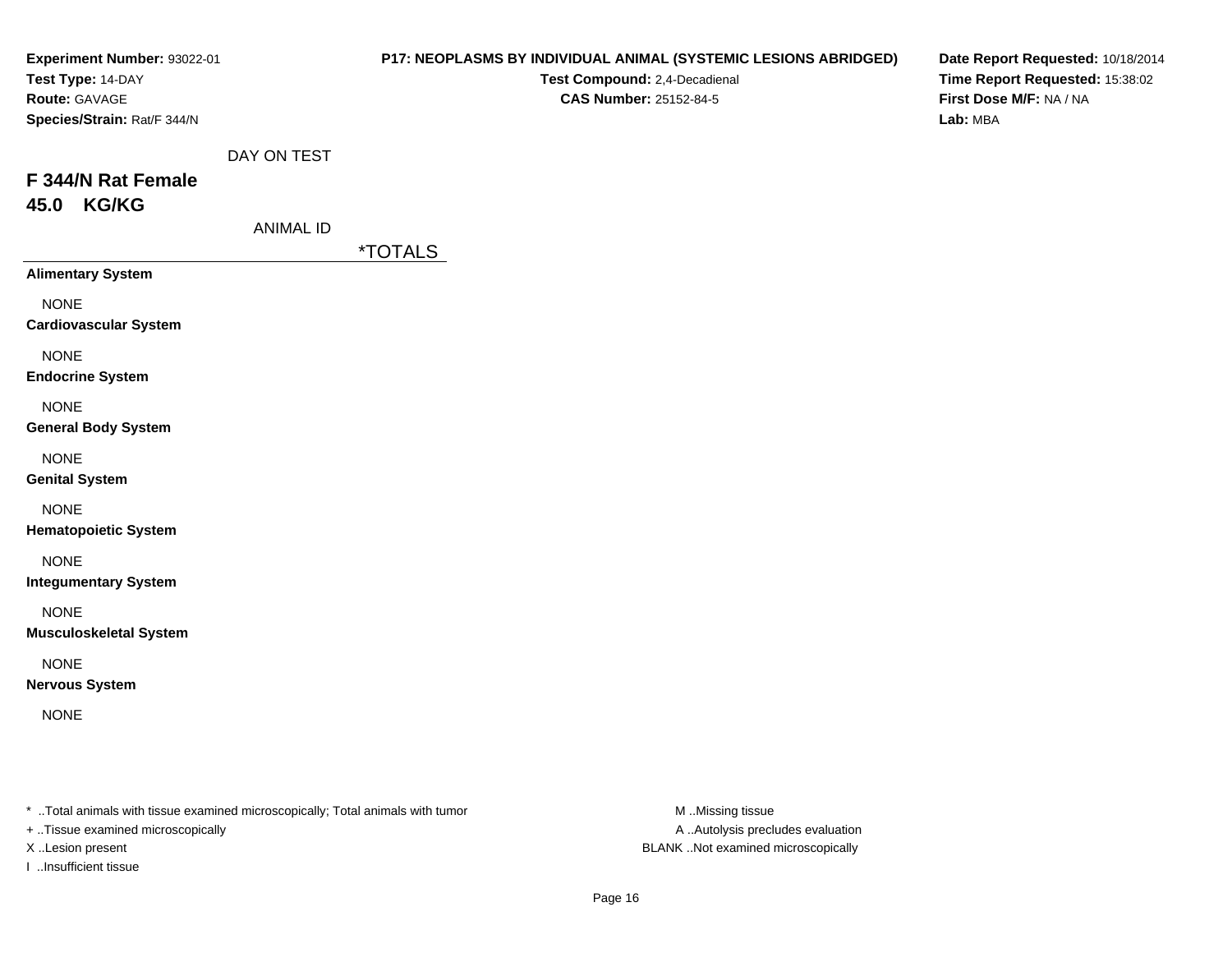| Experiment Number: 93022-01<br>Test Type: 14-DAY<br>Route: GAVAGE<br>Species/Strain: Rat/F 344/N |                  | P17: NEOPLASMS BY INDIVIDUAL ANIMAL (SYSTEMIC LESIONS ABRIDGED)<br>Test Compound: 2,4-Decadienal<br><b>CAS Number: 25152-84-5</b> | Date Report Requested: 10/18/2014<br>Time Report Requested: 15:38:02<br>First Dose M/F: NA / NA<br>Lab: MBA |
|--------------------------------------------------------------------------------------------------|------------------|-----------------------------------------------------------------------------------------------------------------------------------|-------------------------------------------------------------------------------------------------------------|
| F 344/N Rat Female<br><b>KG/KG</b><br>45.0                                                       | DAY ON TEST      |                                                                                                                                   |                                                                                                             |
| <b>Respiratory System</b>                                                                        | <b>ANIMAL ID</b> | <i><b>*TOTALS</b></i>                                                                                                             |                                                                                                             |
| <b>NONE</b><br><b>Special Senses System</b>                                                      |                  |                                                                                                                                   |                                                                                                             |
| <b>NONE</b><br><b>Urinary System</b>                                                             |                  |                                                                                                                                   |                                                                                                             |
| <b>NONE</b><br><b>SYSTEMIC LESIONS</b>                                                           |                  |                                                                                                                                   |                                                                                                             |
| Multiple Organ                                                                                   |                  | 0                                                                                                                                 |                                                                                                             |

+ ..Tissue examined microscopically

I ..Insufficient tissue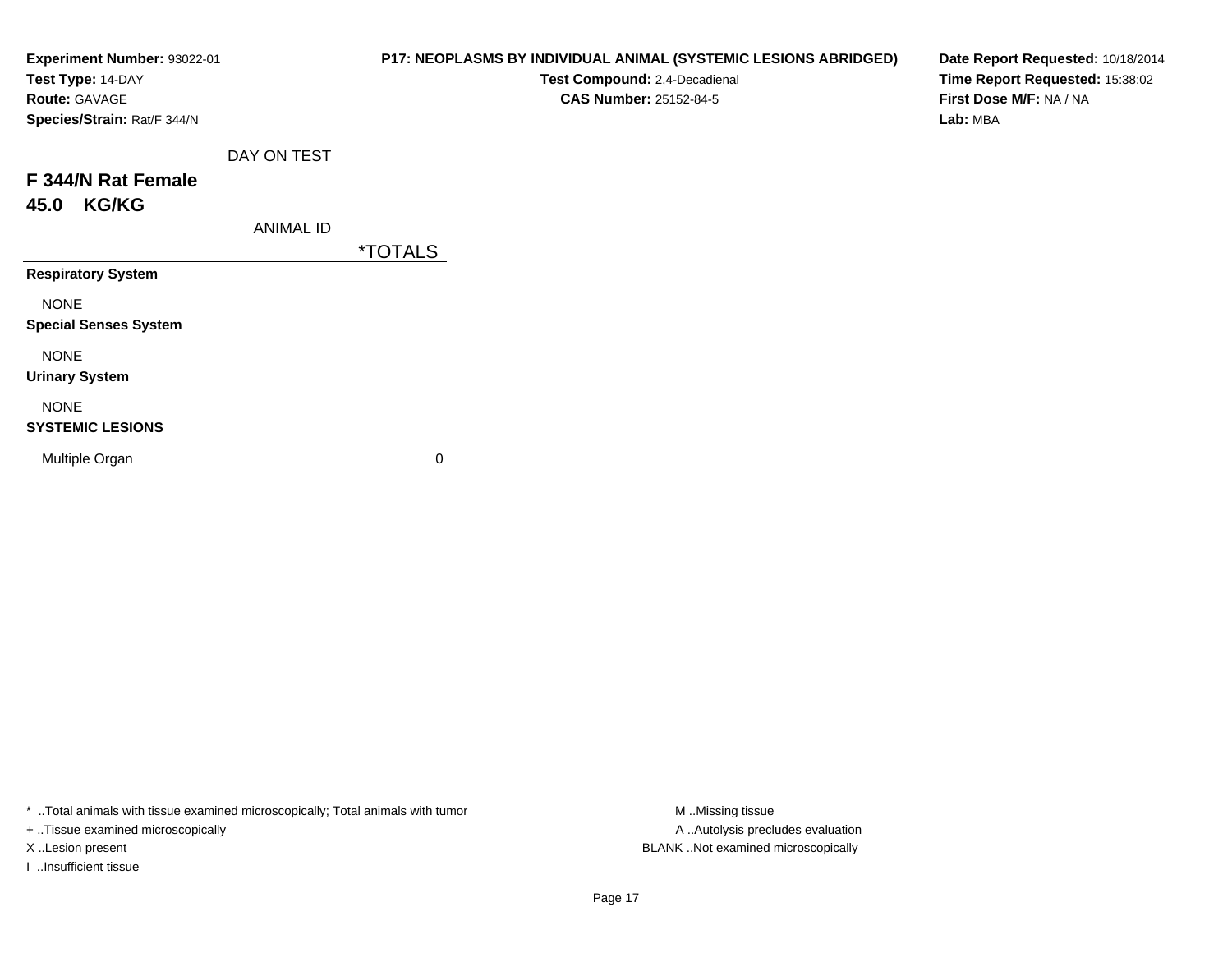| Experiment Number: 93022-01<br>Test Type: 14-DAY<br>Route: GAVAGE<br>Species/Strain: Rat/F 344/N |                                 | P17: NEOPLASMS BY INDIVIDUAL ANIMAL (SYSTEMIC LESIONS ABRIDGED)<br>Test Compound: 2,4-Decadienal<br>CAS Number: 25152-84-5 | Date Report Requested: 10/18/2014<br>Time Report Requested: 15:38:02<br>First Dose M/F: NA / NA<br>Lab: MBA |
|--------------------------------------------------------------------------------------------------|---------------------------------|----------------------------------------------------------------------------------------------------------------------------|-------------------------------------------------------------------------------------------------------------|
| F 344/N Rat Female<br>133.0 MG/KG                                                                | DAY ON TEST<br><b>ANIMAL ID</b> | <i><b>*TOTALS</b></i>                                                                                                      |                                                                                                             |
| <b>Alimentary System</b>                                                                         |                                 |                                                                                                                            |                                                                                                             |
| <b>NONE</b><br><b>Cardiovascular System</b>                                                      |                                 |                                                                                                                            |                                                                                                             |
| <b>NONE</b><br><b>Endocrine System</b>                                                           |                                 |                                                                                                                            |                                                                                                             |
| <b>NONE</b><br><b>General Body System</b>                                                        |                                 |                                                                                                                            |                                                                                                             |
| <b>NONE</b><br><b>Genital System</b>                                                             |                                 |                                                                                                                            |                                                                                                             |
| <b>NONE</b><br><b>Hematopoietic System</b>                                                       |                                 |                                                                                                                            |                                                                                                             |
| <b>NONE</b><br><b>Integumentary System</b>                                                       |                                 |                                                                                                                            |                                                                                                             |
| <b>NONE</b><br><b>Musculoskeletal System</b>                                                     |                                 |                                                                                                                            |                                                                                                             |
| <b>NONE</b><br><b>Nervous System</b>                                                             |                                 |                                                                                                                            |                                                                                                             |
| <b>NONE</b>                                                                                      |                                 |                                                                                                                            |                                                                                                             |
|                                                                                                  |                                 |                                                                                                                            |                                                                                                             |
|                                                                                                  |                                 |                                                                                                                            |                                                                                                             |

+ ..Tissue examined microscopically

I ..Insufficient tissue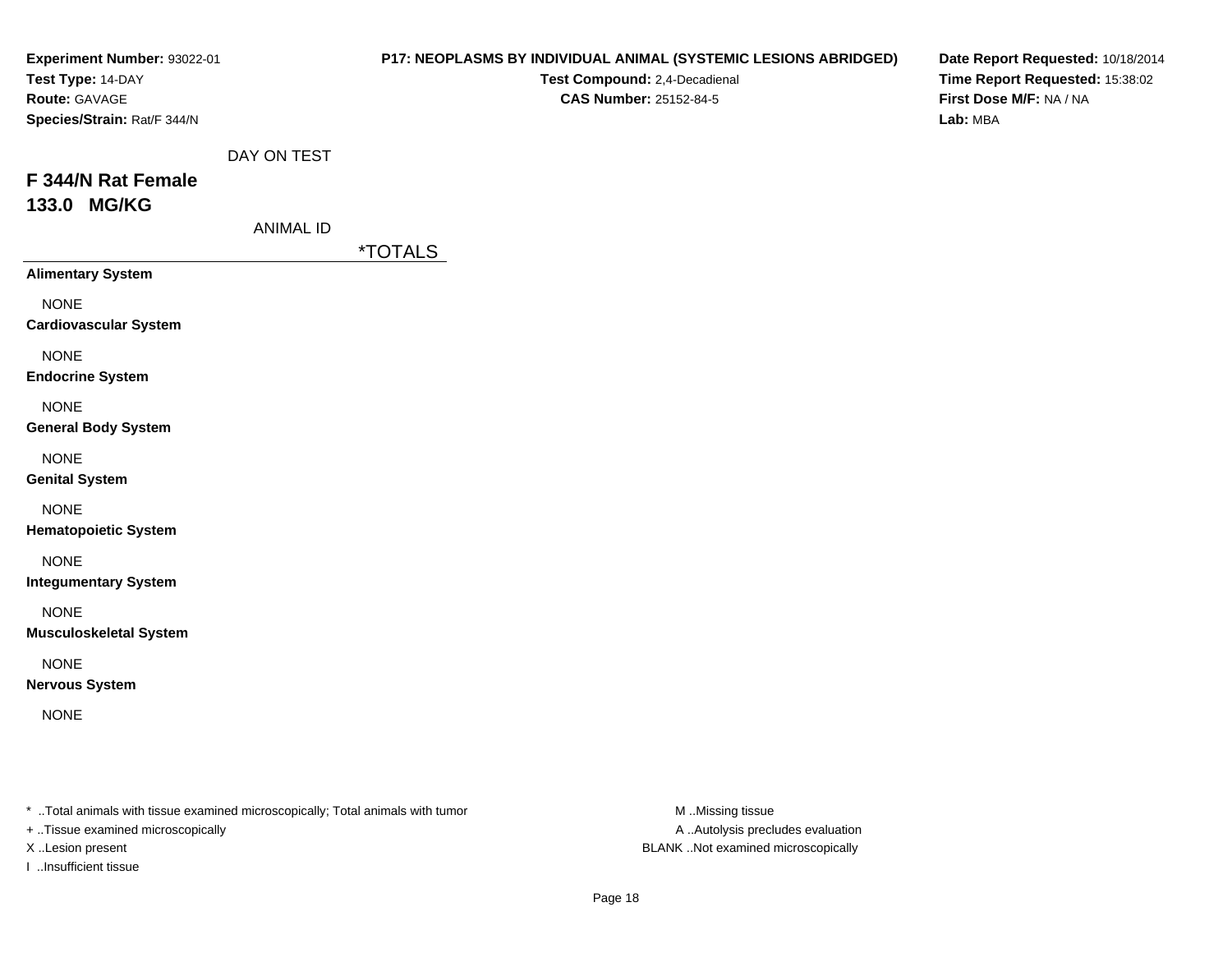| Experiment Number: 93022-01<br>Test Type: 14-DAY<br>Route: GAVAGE<br>Species/Strain: Rat/F 344/N |                  | P17: NEOPLASMS BY INDIVIDUAL ANIMAL (SYSTEMIC LESIONS ABRIDGED)<br>Test Compound: 2,4-Decadienal<br><b>CAS Number: 25152-84-5</b> | Date Report Requested: 10/18/2014<br>Time Report Requested: 15:38:02<br>First Dose M/F: NA / NA<br>Lab: MBA |
|--------------------------------------------------------------------------------------------------|------------------|-----------------------------------------------------------------------------------------------------------------------------------|-------------------------------------------------------------------------------------------------------------|
| F 344/N Rat Female<br>133.0 MG/KG                                                                | DAY ON TEST      |                                                                                                                                   |                                                                                                             |
|                                                                                                  | <b>ANIMAL ID</b> | <i><b>*TOTALS</b></i>                                                                                                             |                                                                                                             |
| <b>Respiratory System</b>                                                                        |                  |                                                                                                                                   |                                                                                                             |
| <b>NONE</b><br><b>Special Senses System</b>                                                      |                  |                                                                                                                                   |                                                                                                             |
| <b>NONE</b><br><b>Urinary System</b>                                                             |                  |                                                                                                                                   |                                                                                                             |
| <b>NONE</b><br><b>SYSTEMIC LESIONS</b>                                                           |                  |                                                                                                                                   |                                                                                                             |
| Multiple Organ                                                                                   |                  | 0                                                                                                                                 |                                                                                                             |

+ ..Tissue examined microscopically

I ..Insufficient tissue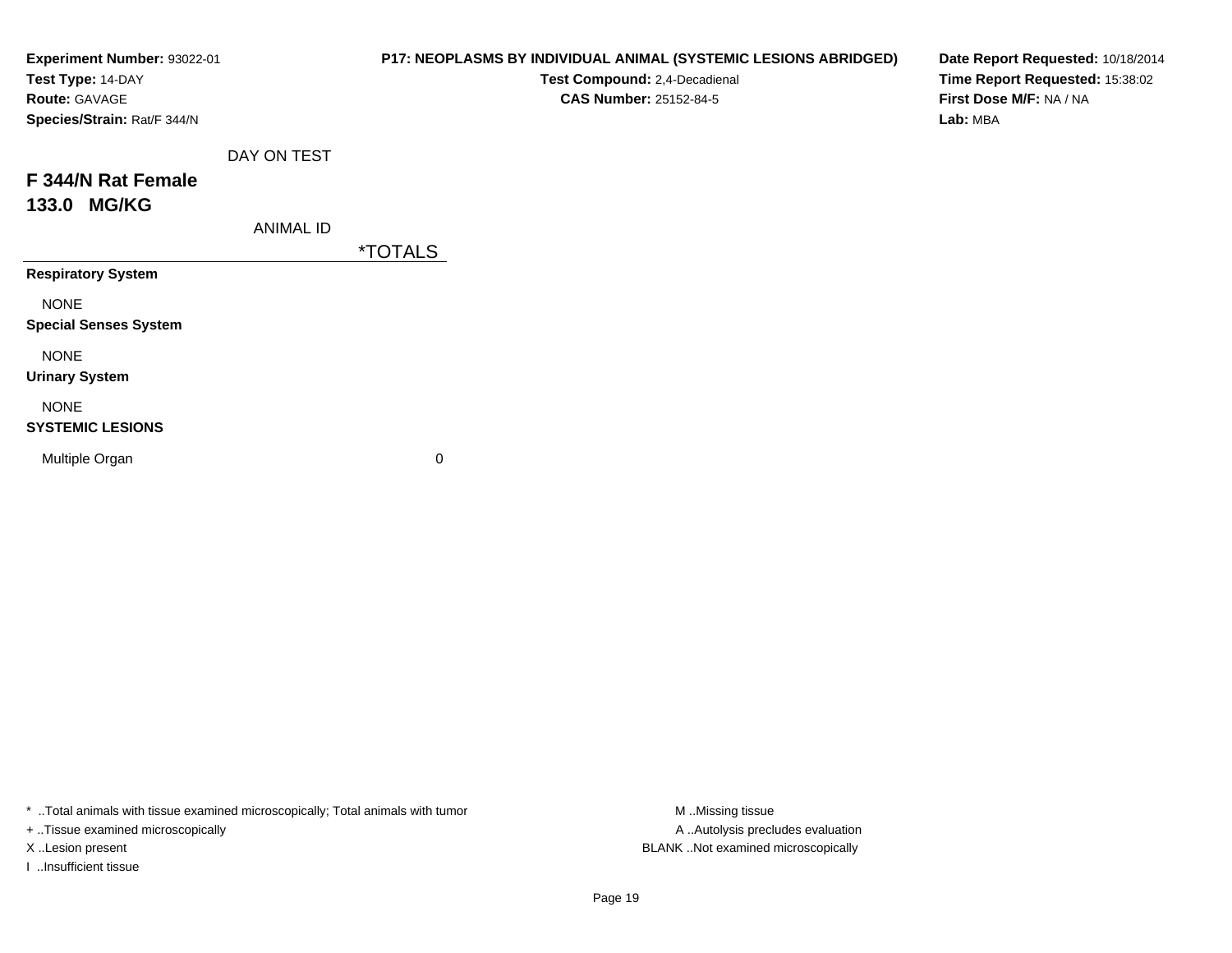**Test Type:** 14-DAY

**Route:** GAVAGE

**Species/Strain:** Rat/F 344/N

## **P17: NEOPLASMS BY INDIVIDUAL ANIMAL (SYSTEMIC LESIONS ABRIDGED)**

**Test Compound:** 2,4-Decadienal **CAS Number:** 25152-84-5

**Date Report Requested:** 10/18/2014**Time Report Requested:** 15:38:02**First Dose M/F:** NA / NA**Lab:** MBA

| F 344/N Rat Female<br>400.0 MG/KG                    | DAY ON TEST<br><b>ANIMAL ID</b> | 0<br>0<br>1<br>$\overline{7}$<br>0<br>0<br>$\mathbf 0$<br>4 | 0<br>0<br>$\boldsymbol{l}$<br>$\boldsymbol{7}$<br>0<br>$\mathbf 0$<br>$\pmb{0}$<br>4 | $\boldsymbol{\theta}$<br>$\boldsymbol{\theta}$<br>$\bm{l}$<br>$\overline{7}$<br>$\mathbf 0$<br>0<br>$\pmb{0}$<br>4 | 0<br>0<br>1<br>$\overline{7}$<br>$\mathbf 0$<br>0<br>0<br>4 | 0<br>0<br>1<br>7<br>$\mathbf 0$<br>0<br>0<br>5 |                       |
|------------------------------------------------------|---------------------------------|-------------------------------------------------------------|--------------------------------------------------------------------------------------|--------------------------------------------------------------------------------------------------------------------|-------------------------------------------------------------|------------------------------------------------|-----------------------|
| <b>Alimentary System</b>                             |                                 | 6                                                           | $\overline{7}$                                                                       | 8                                                                                                                  | 9                                                           | 0                                              | <i><b>*TOTALS</b></i> |
| Stomach, Forestomach<br><b>Cardiovascular System</b> |                                 | $\pm$                                                       | +                                                                                    | $\pm$                                                                                                              | $\ddot{}$                                                   | +                                              | 5                     |
| <b>NONE</b><br><b>Endocrine System</b>               |                                 |                                                             |                                                                                      |                                                                                                                    |                                                             |                                                |                       |
| <b>NONE</b><br><b>General Body System</b>            |                                 |                                                             |                                                                                      |                                                                                                                    |                                                             |                                                |                       |
| <b>NONE</b><br><b>Genital System</b>                 |                                 |                                                             |                                                                                      |                                                                                                                    |                                                             |                                                |                       |
| <b>NONE</b><br><b>Hematopoietic System</b>           |                                 |                                                             |                                                                                      |                                                                                                                    |                                                             |                                                |                       |
| <b>NONE</b><br><b>Integumentary System</b>           |                                 |                                                             |                                                                                      |                                                                                                                    |                                                             |                                                |                       |
| <b>NONE</b><br><b>Musculoskeletal System</b>         |                                 |                                                             |                                                                                      |                                                                                                                    |                                                             |                                                |                       |
| <b>NONE</b><br><b>Nervous System</b>                 |                                 |                                                             |                                                                                      |                                                                                                                    |                                                             |                                                |                       |
| <b>NONE</b>                                          |                                 |                                                             |                                                                                      |                                                                                                                    |                                                             |                                                |                       |
|                                                      |                                 |                                                             |                                                                                      |                                                                                                                    |                                                             |                                                |                       |

\* ..Total animals with tissue examined microscopically; Total animals with tumor **M** . Missing tissue M ..Missing tissue

+ ..Tissue examined microscopically

I ..Insufficient tissue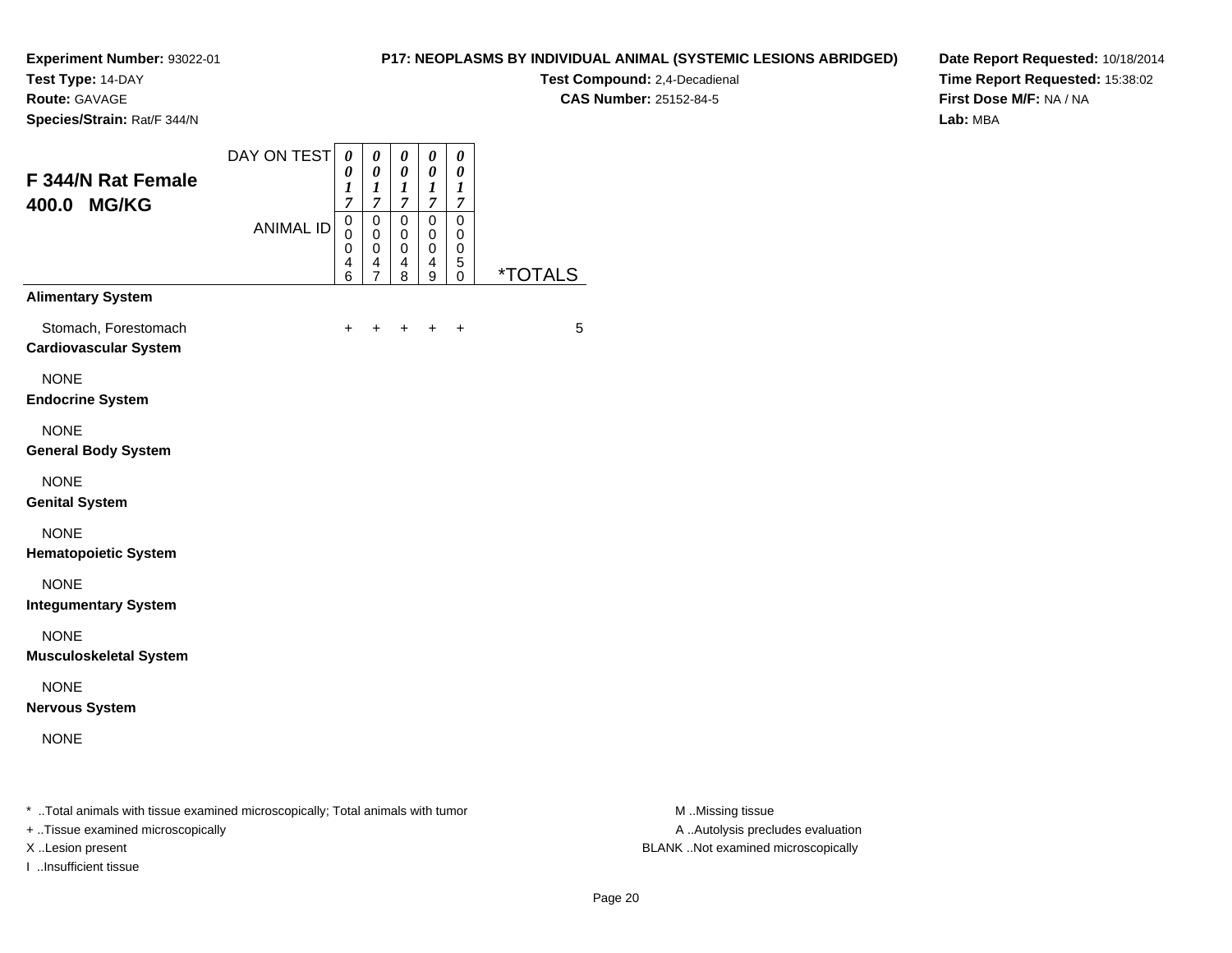**Test Type:** 14-DAY

**Route:** GAVAGE

**Species/Strain:** Rat/F 344/N

# **P17: NEOPLASMS BY INDIVIDUAL ANIMAL (SYSTEMIC LESIONS ABRIDGED)**

**Test Compound:** 2,4-Decadienal **CAS Number:** 25152-84-5

**Date Report Requested:** 10/18/2014**Time Report Requested:** 15:38:02**First Dose M/F:** NA / NA**Lab:** MBA

| F 344/N Rat Female<br><b>MG/KG</b><br>400.0 | DAY ON TEST<br><b>ANIMAL ID</b> | 0<br>0<br>1<br>$\overline{7}$<br>0<br>0<br>0<br>$\overline{4}$<br>6 | 0<br>0<br>1<br>$\overline{7}$<br>0<br>$\mathbf 0$<br>$\mathbf 0$<br>4<br>7 | 0<br>0<br>7<br>0<br>0<br>0<br>4<br>8 | 0<br>0<br>1<br>7<br>0<br>0<br>0<br>4<br>9 | 0<br>0<br>1<br>7<br>0<br>0<br>0<br>5<br>0 | <i><b>*TOTALS</b></i> |
|---------------------------------------------|---------------------------------|---------------------------------------------------------------------|----------------------------------------------------------------------------|--------------------------------------|-------------------------------------------|-------------------------------------------|-----------------------|
| <b>Respiratory System</b>                   |                                 |                                                                     |                                                                            |                                      |                                           |                                           |                       |
| <b>NONE</b><br><b>Special Senses System</b> |                                 |                                                                     |                                                                            |                                      |                                           |                                           |                       |
| <b>NONE</b><br><b>Urinary System</b>        |                                 |                                                                     |                                                                            |                                      |                                           |                                           |                       |
| <b>NONE</b><br><b>SYSTEMIC LESIONS</b>      |                                 |                                                                     |                                                                            |                                      |                                           |                                           |                       |
| Multiple Organ                              |                                 | ÷                                                                   |                                                                            |                                      |                                           | $\div$                                    | 5                     |

\* ..Total animals with tissue examined microscopically; Total animals with tumor **M** . Missing tissue M ..Missing tissue

+ ..Tissue examined microscopically

I ..Insufficient tissue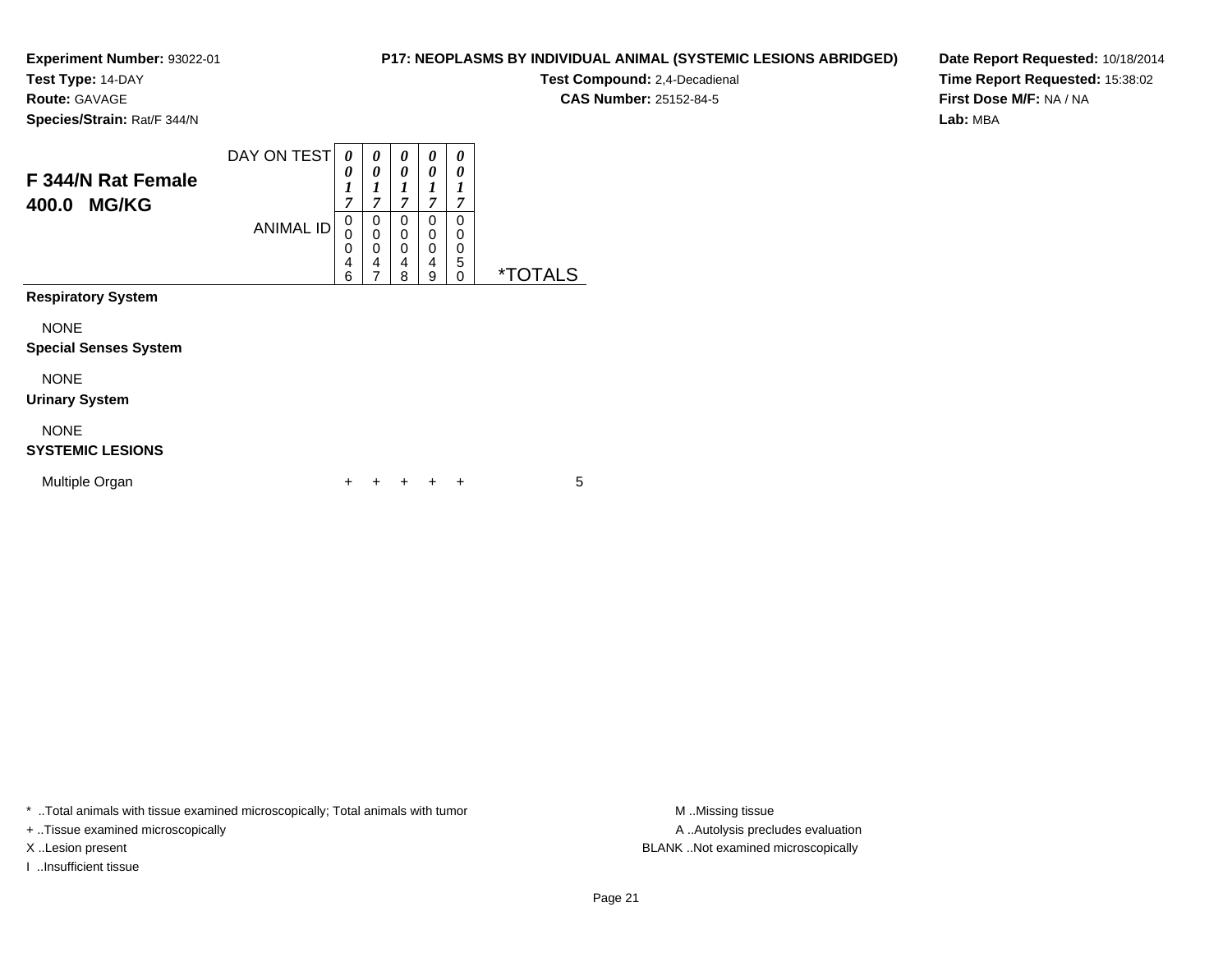**Test Type:** 14-DAY

**Route:** GAVAGE

**Species/Strain:** Rat/F 344/N

## **P17: NEOPLASMS BY INDIVIDUAL ANIMAL (SYSTEMIC LESIONS ABRIDGED)**

**Test Compound:** 2,4-Decadienal **CAS Number:** 25152-84-5

**Date Report Requested:** 10/18/2014**Time Report Requested:** 15:38:02**First Dose M/F:** NA / NA**Lab:** MBA

| <b>F 344/N Rat Female</b><br>1200.0 MG/KG                                                                           | DAY ON TEST      | 0<br>0<br>$\boldsymbol{l}$<br>7 | 0<br>$\boldsymbol{\theta}$<br>1<br>7         | 0<br>$\pmb{\theta}$<br>$\boldsymbol{l}$<br>$\overline{7}$ | 0<br>0<br>1<br>$\overline{7}$ | 0<br>$\boldsymbol{\theta}$<br>1<br>7 |                       |
|---------------------------------------------------------------------------------------------------------------------|------------------|---------------------------------|----------------------------------------------|-----------------------------------------------------------|-------------------------------|--------------------------------------|-----------------------|
|                                                                                                                     | <b>ANIMAL ID</b> | $\mathbf 0$<br>0<br>0<br>5<br>1 | $\mathbf 0$<br>0<br>0<br>5<br>$\overline{2}$ | $\mathbf 0$<br>0<br>0<br>$\mathbf 5$<br>3                 | 0<br>0<br>0<br>5<br>4         | 0<br>0<br>0<br>5<br>5                | <i><b>*TOTALS</b></i> |
| <b>Alimentary System</b>                                                                                            |                  |                                 |                                              |                                                           |                               |                                      |                       |
| Liver<br>Stomach, Forestomach<br><b>Cardiovascular System</b>                                                       |                  | +<br>$\ddot{}$                  | +<br>$+$                                     | ÷<br>$+$                                                  | $+$                           | +<br>$\ddot{}$                       | 5<br>5                |
| <b>NONE</b><br><b>Endocrine System</b>                                                                              |                  |                                 |                                              |                                                           |                               |                                      |                       |
| <b>NONE</b><br><b>General Body System</b>                                                                           |                  |                                 |                                              |                                                           |                               |                                      |                       |
| <b>NONE</b><br><b>Genital System</b>                                                                                |                  |                                 |                                              |                                                           |                               |                                      |                       |
| <b>NONE</b><br><b>Hematopoietic System</b>                                                                          |                  |                                 |                                              |                                                           |                               |                                      |                       |
| <b>NONE</b><br><b>Integumentary System</b>                                                                          |                  |                                 |                                              |                                                           |                               |                                      |                       |
| <b>NONE</b><br><b>Musculoskeletal System</b>                                                                        |                  |                                 |                                              |                                                           |                               |                                      |                       |
| <b>NONE</b><br><b>Nervous System</b>                                                                                |                  |                                 |                                              |                                                           |                               |                                      |                       |
| * Total animals with tissue examined microscopically; Total animals with tumor<br>+ Tissue examined microsconically |                  |                                 |                                              |                                                           |                               |                                      |                       |

+ ..Tissue examined microscopically A ..Autolysis precludes evaluation

I ..Insufficient tissue

M ..Missing tissue X ..Lesion present BLANK ..Not examined microscopically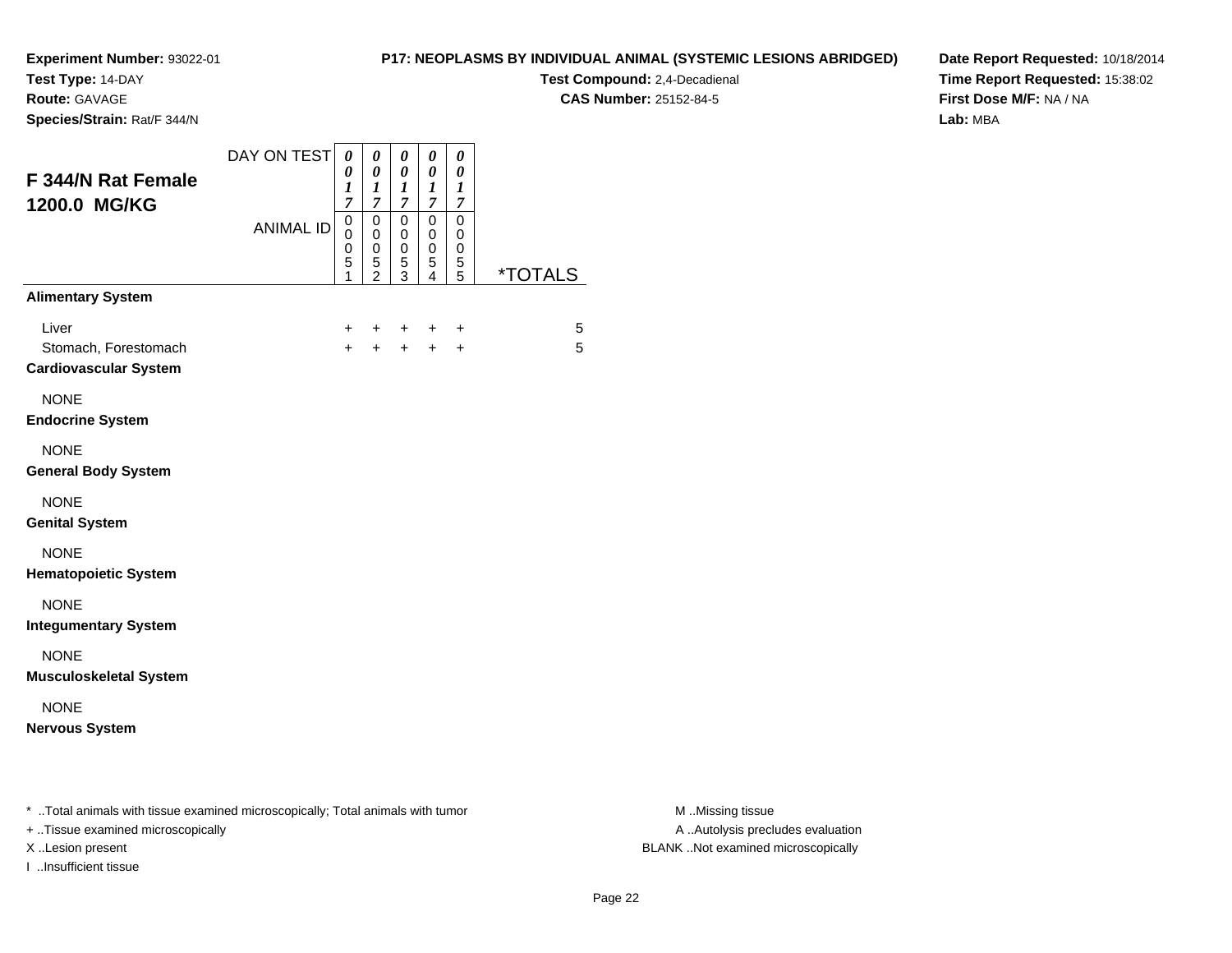**Test Type:** 14-DAY

**Route:** GAVAGE

**Species/Strain:** Rat/F 344/N

# **P17: NEOPLASMS BY INDIVIDUAL ANIMAL (SYSTEMIC LESIONS ABRIDGED)**

**Test Compound:** 2,4-Decadienal **CAS Number:** 25152-84-5

**Date Report Requested:** 10/18/2014**Time Report Requested:** 15:38:02**First Dose M/F:** NA / NA**Lab:** MBA

| F 344/N Rat Female<br>1200.0 MG/KG          | DAY ON TEST<br><b>ANIMAL ID</b> | 0<br>0<br>$\boldsymbol{l}$<br>$\overline{7}$<br>0<br>$\mathbf 0$<br>$\frac{0}{5}$ | 0<br>0<br>1<br>7<br>$\Omega$<br>$\mathbf 0$<br>$\mathbf 0$ | 0<br>0<br>1<br>$\overline{7}$<br>0<br>0<br>0 | 0<br>0<br>1<br>$\overline{7}$<br>0<br>0<br>0 | 0<br>0<br>$\boldsymbol{l}$<br>$\overline{7}$<br>0<br>0<br>0 |                       |
|---------------------------------------------|---------------------------------|-----------------------------------------------------------------------------------|------------------------------------------------------------|----------------------------------------------|----------------------------------------------|-------------------------------------------------------------|-----------------------|
|                                             |                                 | 1                                                                                 | 5<br>$\overline{2}$                                        | 5<br>3                                       | 5<br>4                                       | 5<br>5                                                      | <i><b>*TOTALS</b></i> |
| <b>NONE</b><br><b>Respiratory System</b>    |                                 |                                                                                   |                                                            |                                              |                                              |                                                             |                       |
| <b>NONE</b><br><b>Special Senses System</b> |                                 |                                                                                   |                                                            |                                              |                                              |                                                             |                       |
| <b>NONE</b><br><b>Urinary System</b>        |                                 |                                                                                   |                                                            |                                              |                                              |                                                             |                       |
| Kidney<br><b>SYSTEMIC LESIONS</b>           |                                 | $\ddot{}$                                                                         |                                                            |                                              | $\ddot{}$                                    | $\ddot{}$                                                   | 5                     |
| Multiple Organ                              |                                 | +                                                                                 |                                                            |                                              |                                              | ÷                                                           | 5                     |

\* ..Total animals with tissue examined microscopically; Total animals with tumor **M** . Missing tissue M ..Missing tissue

+ ..Tissue examined microscopically

I ..Insufficient tissue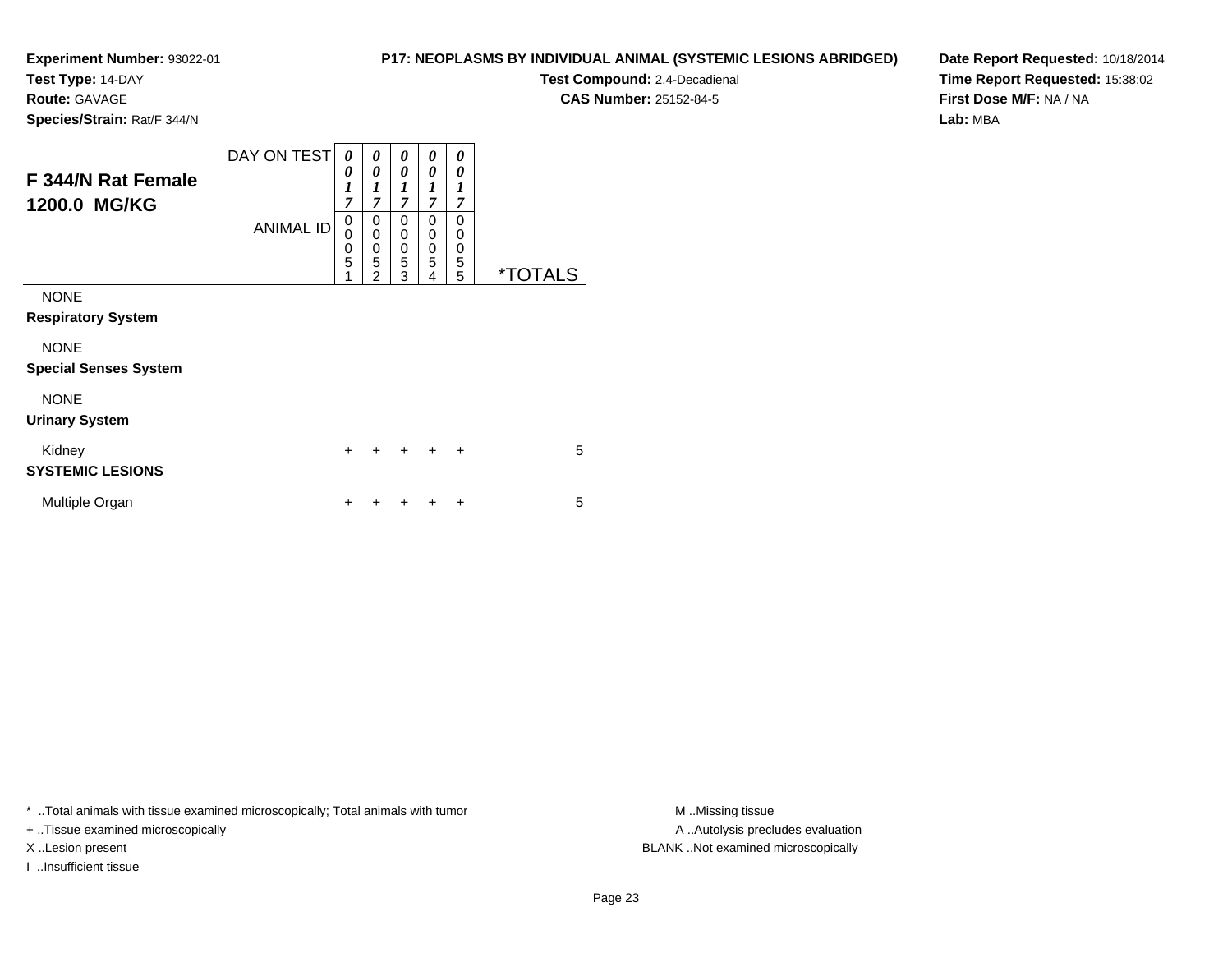**Test Type:** 14-DAY

**Route:** GAVAGE

**Species/Strain:** Rat/F 344/N

## **P17: NEOPLASMS BY INDIVIDUAL ANIMAL (SYSTEMIC LESIONS ABRIDGED)**

**Test Compound:** 2,4-Decadienal **CAS Number:** 25152-84-5

**Date Report Requested:** 10/18/2014**Time Report Requested:** 15:38:02**First Dose M/F:** NA / NA**Lab:** MBA

| F 344/N Rat Female<br>3600.0 MG/KG                            | DAY ON TEST      | 0<br>0<br>0<br>$\overline{c}$                | 0<br>0<br>0<br>$\overline{2}$   | 0<br>0<br>0<br>$\mathfrak{z}$             | 0<br>0<br>0<br>$\mathfrak{z}$             | 0<br>0<br>0<br>3                          |         |
|---------------------------------------------------------------|------------------|----------------------------------------------|---------------------------------|-------------------------------------------|-------------------------------------------|-------------------------------------------|---------|
|                                                               | <b>ANIMAL ID</b> | 0<br>0<br>$\mathbf 0$<br>5<br>$\overline{7}$ | 0<br>0<br>$\mathbf 0$<br>5<br>8 | $\mathbf 0$<br>0<br>$\mathsf 0$<br>5<br>6 | $\mathbf 0$<br>0<br>$\mathsf 0$<br>5<br>9 | $\mathbf 0$<br>0<br>$\mathbf 0$<br>6<br>0 | *TOTALS |
| <b>Alimentary System</b>                                      |                  |                                              |                                 |                                           |                                           |                                           |         |
| Liver<br>Stomach, Forestomach<br><b>Cardiovascular System</b> |                  | $\pm$<br>$+$                                 | ÷<br>$\ddot{}$                  | $\ddot{}$<br>$+$                          | ÷<br>$+$                                  | $\ddot{}$<br>$\ddot{}$                    | 5<br>5  |
| <b>NONE</b><br><b>Endocrine System</b>                        |                  |                                              |                                 |                                           |                                           |                                           |         |
| <b>NONE</b><br><b>General Body System</b>                     |                  |                                              |                                 |                                           |                                           |                                           |         |
| <b>NONE</b><br><b>Genital System</b>                          |                  |                                              |                                 |                                           |                                           |                                           |         |
| <b>NONE</b><br><b>Hematopoietic System</b>                    |                  |                                              |                                 |                                           |                                           |                                           |         |
| Thymus<br><b>Integumentary System</b>                         |                  |                                              |                                 | $\ddot{}$                                 | ÷                                         | ÷                                         | 3       |
| Skin<br><b>Musculoskeletal System</b>                         |                  | $\pm$                                        | ÷                               |                                           |                                           |                                           | 2       |
| <b>NONE</b><br><b>Nervous System</b>                          |                  |                                              |                                 |                                           |                                           |                                           |         |

\* ..Total animals with tissue examined microscopically; Total animals with tumor **M** . Missing tissue M ..Missing tissue

+ ..Tissue examined microscopically

I ..Insufficient tissue